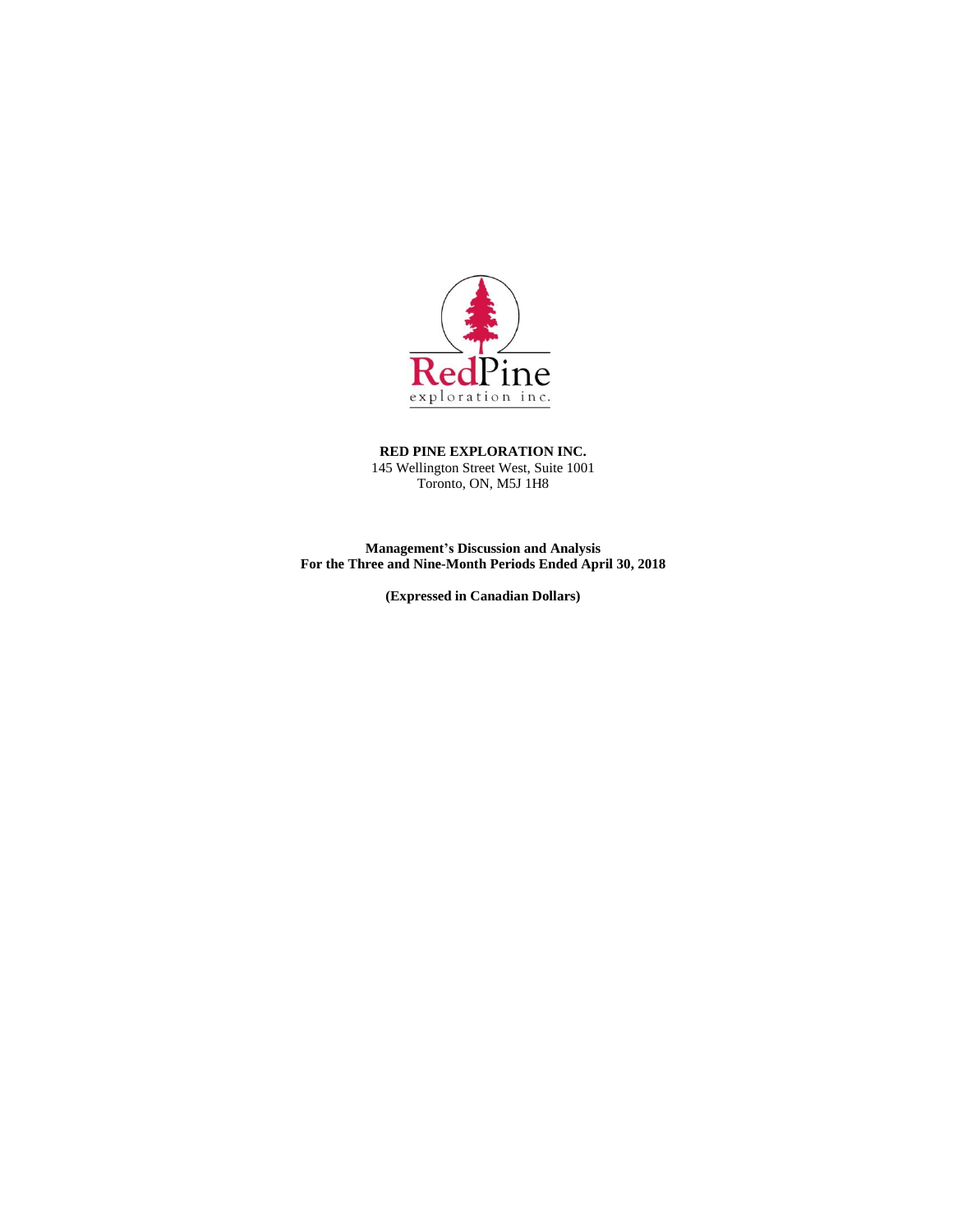# **INTRODUCTION**

This Management's Discussion and Analysis ("MD&A") of Red Pine Exploration Inc. (the "Company", "Red Pine", "we" or "our") is intended to enable readers to view the Company's performance, financial condition and future prospects through management's eyes and to provide material information to readers that may not be fully reflected in the financial statements.

This MD&A is intended to supplement and should be read in conjunction with the Audited Consolidated Financial Statements and the notes thereto for the year ended July 31, 2017. All financial information in this MD&A has been prepared in accordance with International Financial Reporting Standards ("**IFRS**"). All amounts presented in this MD&A are in Canadian dollars unless otherwise indicated.

Additional information relating to our company is available on SEDAR at www.sedar.com and on the company website at www.redpineexp.com.

This MD&A is dated and the information contained herein is presented as at June 28, 2018.

# **CAUTIONARY STATEMENT ON FORWARD LOOKING STATEMENTS**

This MD&A contains forward-looking information and statements (collectively, "forward-looking statements") within the meaning of applicable Canadian securities legislation, concerning the business, operations and financial performance and condition of Red Pine Exploration Inc. Forward-looking statements include, but are not limited to, statements with respect to the estimation of commodity prices, mineral reserves and resources, the realization of mineral reserve estimates, capital and exploration expenditures, costs and timing of the exploration and development of mineral deposits, the success of exploration activities, permitting time lines, currency exchange rate fluctuations, requirements for additional capital, government regulation of mining activities, environmental risks, unanticipated reclamation expenses, title disputes or claims and limitations on insurance coverage. Generally, these forwardlooking statements can be identified by the use of forward-looking terminology such as "plans", "expects" or "does not expect", "is expected", "budget", "scheduled", "estimates", "forecasts", "intends", "anticipates" or "does not anticipate", or "believes", or variations of such words and phrases or state that certain actions, events or results "may", "could", "would", "might" or "will be taken", "occur" or "be achieved" or the negative connotations thereof. All such forward-looking statements are based on the opinions and estimates of the relevant management as of the date such statements are made and are subject to important risk factors and uncertainties, many of which are beyond the Company's ability to control or predict.

Forward-looking statements are necessarily based on estimates and assumptions that are inherently subject to known and unknown risks, uncertainties and other factors that may cause the actual results, level of activity, performance or achievements of the Company to be materially different from those expressed or implied by such forward-looking statements, including but not limited to: risks and uncertainties relating to, among other things, changes in commodity prices, currency fluctuation, financing, unanticipated reserve and resource grades, infrastructure, results of exploration activities, cost overruns, availability of materials and equipment, timeliness of government approvals, taxation, political risk and related economic risk and unanticipated environmental impact on operations as well as other risks and uncertainties described under *Risks and Uncertainties* section of this MD&A for additional disclosures.

Although the Company has attempted to identify important factors that would cause actual results to differ materially from those contained in forward-looking statements, there may be other factors that cause results not to be as anticipated, estimated, or intended. There can be no assurance that such statements will prove to be accurate, as actual results and future events could differ materially from those anticipated in such statements. All of the forward-looking statements contained on this MD&A are qualified by these cautionary statements. Readers should not place undue reliance on forward-looking statements. Forward-looking statements are provided for the purpose of providing information about management's current expectations and plans and allowing investors and other to get a better understanding of the Company's operating environment. The Company expressly disclaims any intention or obligation to update or revise any forward-looking statements whether as a result of new information, events or otherwise, except in accordance with applicable securities laws.

# **QUALIFIED PERSON**

Quentin Yarie, P.Geo, the Company's President and Chief Executive Officer is the Qualified Person, as defined by NI 43-101, who has reviewed and approved the technical information disclosed in this MD&A.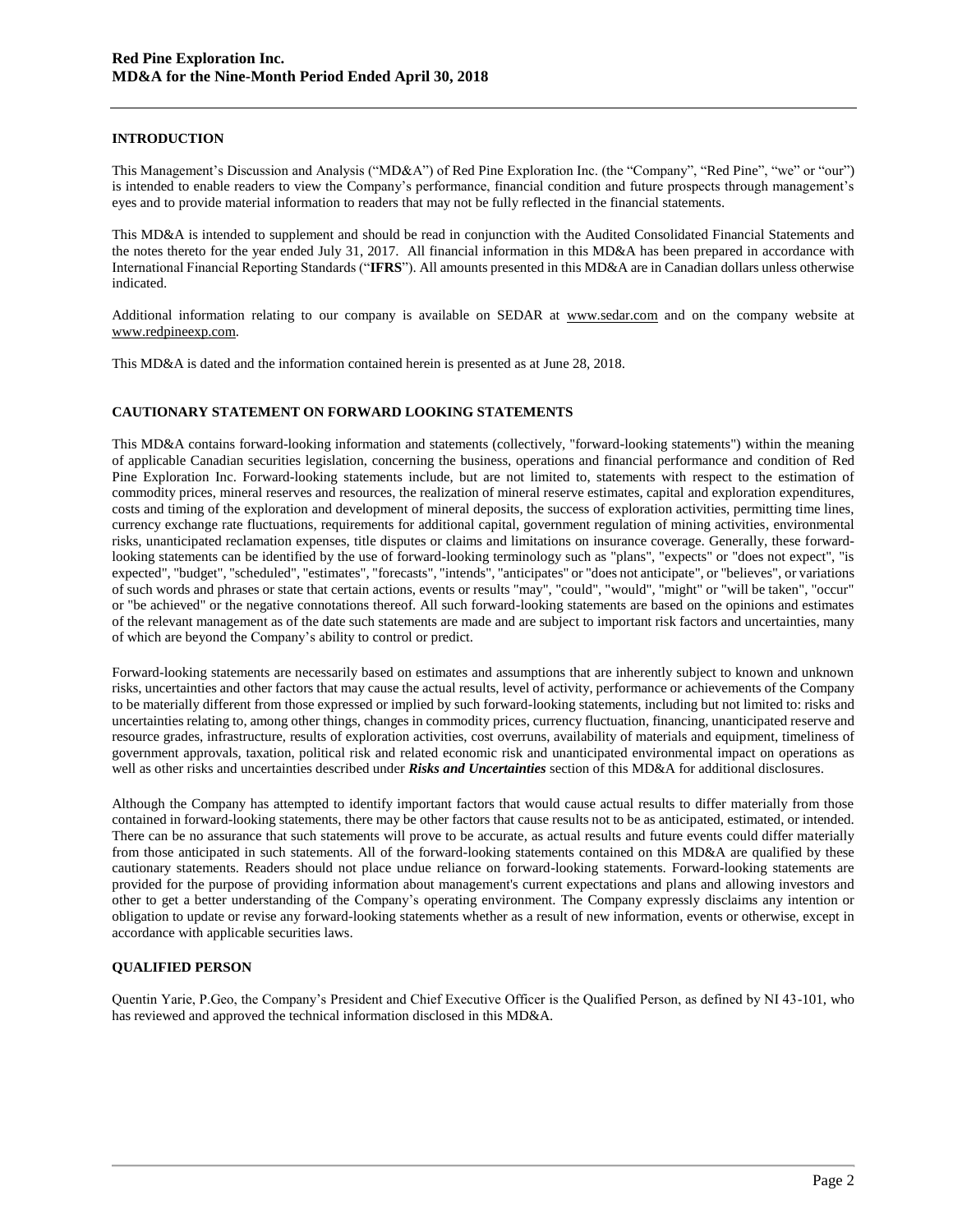# **CORE BUSINESS AND OBJECTIVES**

Red Pine is a publicly-listed corporation (TSXV: RPX) incorporated under the laws of Ontario and has a fiscal year-end of July 31. Our principal business is the acquisition, exploration and development of mineral properties with a particular focus on gold exploration projects located in northern Ontario.

The long-term business objectives of the Company are to:

- 1. acquire mineral properties it considers prospective to strengthen its portfolio of properties,
- 2. advance the geological knowledge of its mineral properties through successive exploration programs, and
- 3. if deemed advantageous, dispose of its mineral properties

Our principal project consists of a 60% interest in the Wawa Gold Project, which is situated in northern Ontario next to the municipality of Wawa and consists of over 5,500 hectares and hosts several former mines with historic production. Citabar LLP owns the remaining 40% interest in the project and is funding their portion of exploration activities. Red Pine is the operator of the joint venture.

We have additional mineral properties situated in northern Ontario.

Our mineral properties are currently in the exploration stage and we do not operate any mines. We have not generated operating revenues or paid dividends since inception and are unlikely to do so in the immediate future. Our continued operations are dependent upon the ability of the Company to obtain financing through the proceeds of securities subscriptions for the continued exploration of its mineral properties. We have not yet determined through a feasibility study whether any of our mineral properties contain mineralization that is economically recoverable.

The value of an exploration property is highly dependent upon the discovery of economically recoverable mineralization, the longterm preservation of the Company's ownership interest in the underlying mineral property, the ability of the Company to obtain the necessary funding to complete sufficient exploration activities on the property, and the prospects of any future profitable production therefrom, or alternatively upon the Company's ability to dispose of its property interests on an advantageous basis.

Risk factors that must be considered in achieving the Company's business objectives include the risk that exploration activities may not result in the discovery of minerals or definition of any mineral resources or reserves, that significant expenses could be required to define mineral reserves, that environmental, land title and competitive issues may prevent the development of any mineral reserves, and that the Company may fail to generate adequate funding to development mineral reserves.

The Company accepts the risks which are inherent to mineral exploration programs and the exposure to the cyclical nature of mineral prices. The Company relies on the geological and industry expertise of its Toronto-based management team and engages subcontractors to complete certain aspects of its exploration programs.

Our executive offices are situated at 1001-145 Wellington Street West, Toronto, Ontario, M5J 1H8 and our website is [www.redpineexp.com](http://www.redpineexp.com/) (which is expressly not incorporated by reference into this filing).

As of April 30, 2018, we had 20 employees in addition to the President & Chief Executive Officer and the Chief Financial Officer. Certain professional, administrative and geological services are provided to the Company by independent contractors, including corporations and/or individuals who may be officers or directors of Red Pine. No assurance can be given that qualified employees can be retained by Red Pine when necessary.

See the *Risks and Uncertainties* section of this MD&A for additional risk disclosures.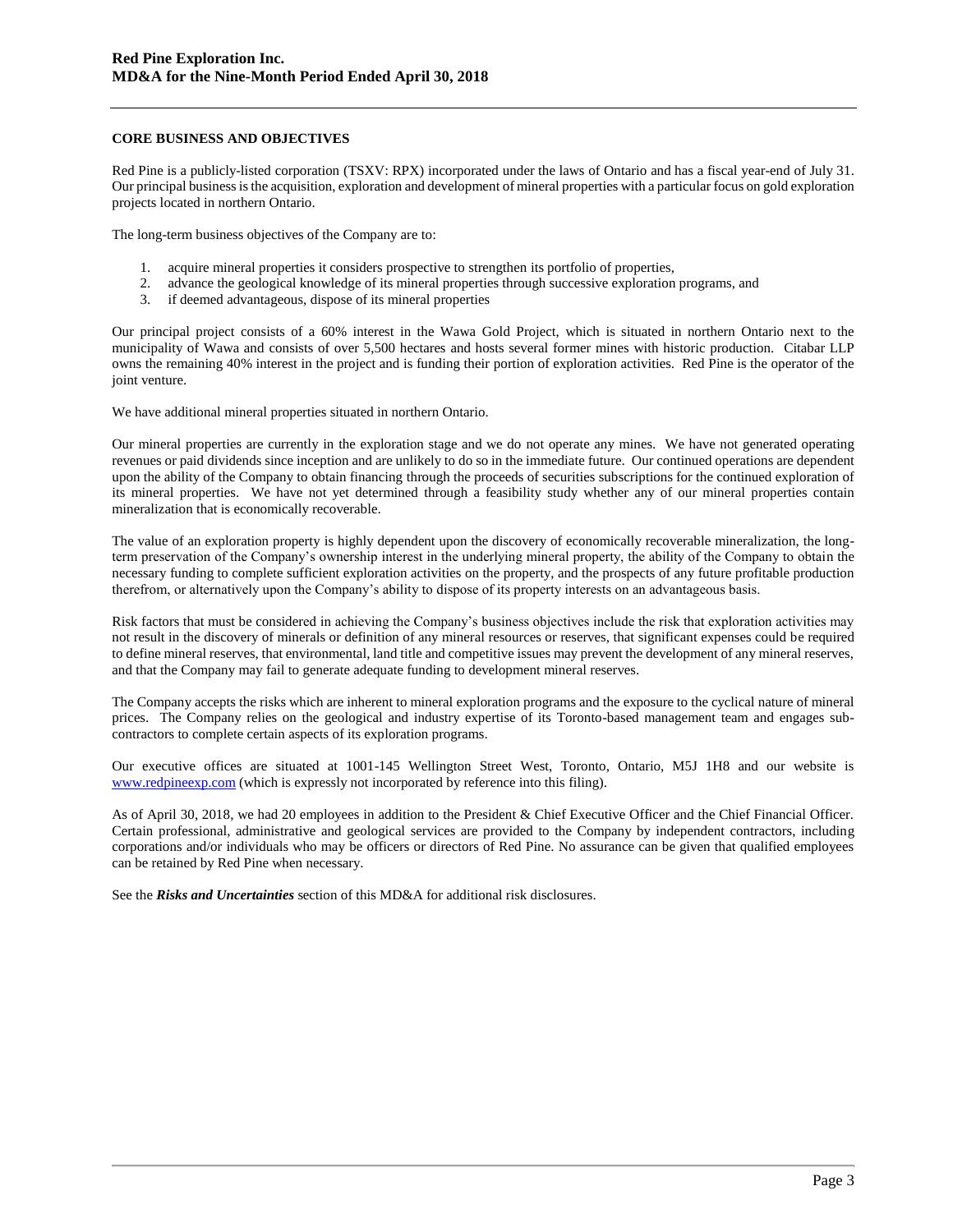# **CORPORATE HIGHLIGHTS**

- On April 6, 2018, the Company has completed a private placement financing for gross proceeds of \$1,000,000. The Company issued 10,526,315 common share units at a price of \$0.095 per unit. Each common share unit consisted of one common share and one common share purchase warrant exercisable for a period of three years at an exercise price of \$0.15 per purchase warrant. As part of the financing the Company paid \$70,000 cash commission which is included in the total cost of issue of \$81,796 and issued 736,842 non-transferable compensation warrants exercisable for a period of three years at an exercise price of \$0.095 per compensation warrant.
- On December 29, 2017 the Company has completed a private placement financing for gross proceeds of \$1,865,300. The Company issued 12,360,000 common share units at a price of \$0.105 per unit and 4,540,000 flow-through common shares at a price of \$0.125 per share. Each FT share was issued on a "flow-through" basis, as defined in the Income Tax Act (Canada). Each common share unit consisted of one common share and one common share purchase warrant exercisable for a period of three years at an exercise price of \$0.15 per purchase warrant. As part of the financing the Company paid \$111,918 cash commission which is included in the total cost of if issue of \$220,656 and issued 1,014,000 non-transferable compensation warrants exercisable for a period of three years at an exercise price of \$0.105 per compensation warrant. The flow through premium associated with the financing was \$113,500.
- During the month of October 2017, the Company completed settlement transactions whereby the Company agreed to settle certain obligations (the "Debt") to subscribers of its flow-through shares for financings that were completed in 2010 and 2011 through cash settlements. Pursuant to the settlement transactions, the Company paid \$109,115 in cash to settle total indebtedness of \$109,114 and issued a total of 146,209 common shares (the "Shares") at a deemed price of \$0.11 per Share to settle total indebtedness of \$16,083.
- On October 26, 2017, we announced three new exploration targets on the Wawa Gold Project and their potential tonnages and grades, which were identified and interpreted by Golder Associates Ltd.
- On September 27, 2017, we entered into a Memorandum of Understanding ("MOU") with the Michipicoten First Nation.
- On August 3, 2017, the Company completed the acquisition of net smelter royalties ("NSR") on the Wawa Gold Project whereby the Company paid \$25,000 in cash and issued 100,000 common shares.

# **SUBSEQUENT EVENTS**

• A total of 2,227,757 warrants expired

# **FUTURE OUTLOOK AND PLAN**

The Wawa Gold Project exploration program is designed to expand the size of the existing inferred gold resource as well as identify and quantify other zones of gold mineralization on the property. Both the drilling, historic sampling program, trenching and mapping programs are expected to continue throughout 2018 to yield significant advancements of the geological knowledge of the property. Exploration results and plans for the Wawa Gold Project are discussed in further detail in the section titled Exploration and Evaluation Activities.

Since July 31, 2017, the Company has spent approximately \$4,704,514 on exploration expenditures prior to any recovery from the joint-venture partner, which is estimated at approximately 2,048,581. The Company expects to spend a \$4,850,000 in total on exploration expenditures by the end of the current fiscal year and prior to any recovery from the joint-venture partner, which is estimated at approximately \$1,940,000.

The above amounts may be updated based on actual costs and the timing may be delayed or adjusted based on several factors, including the availability of capital to fund the budget.

As of April 30, 2018, we had a working capital surplus of \$2,624,339 (July 31, 2017: \$3,298,929) and management believes the company is well funded to maintain the existing exploration and evaluation expenditures while supporting professional fees and general and administrative expenses until the end of the current fiscal year. The Company believes that any shortfall in funding can be covered through the monetization of non-core exploration assets, which includes several net smelter royalties on other properties, which are described in the section titled Exploration and Evaluation Activities.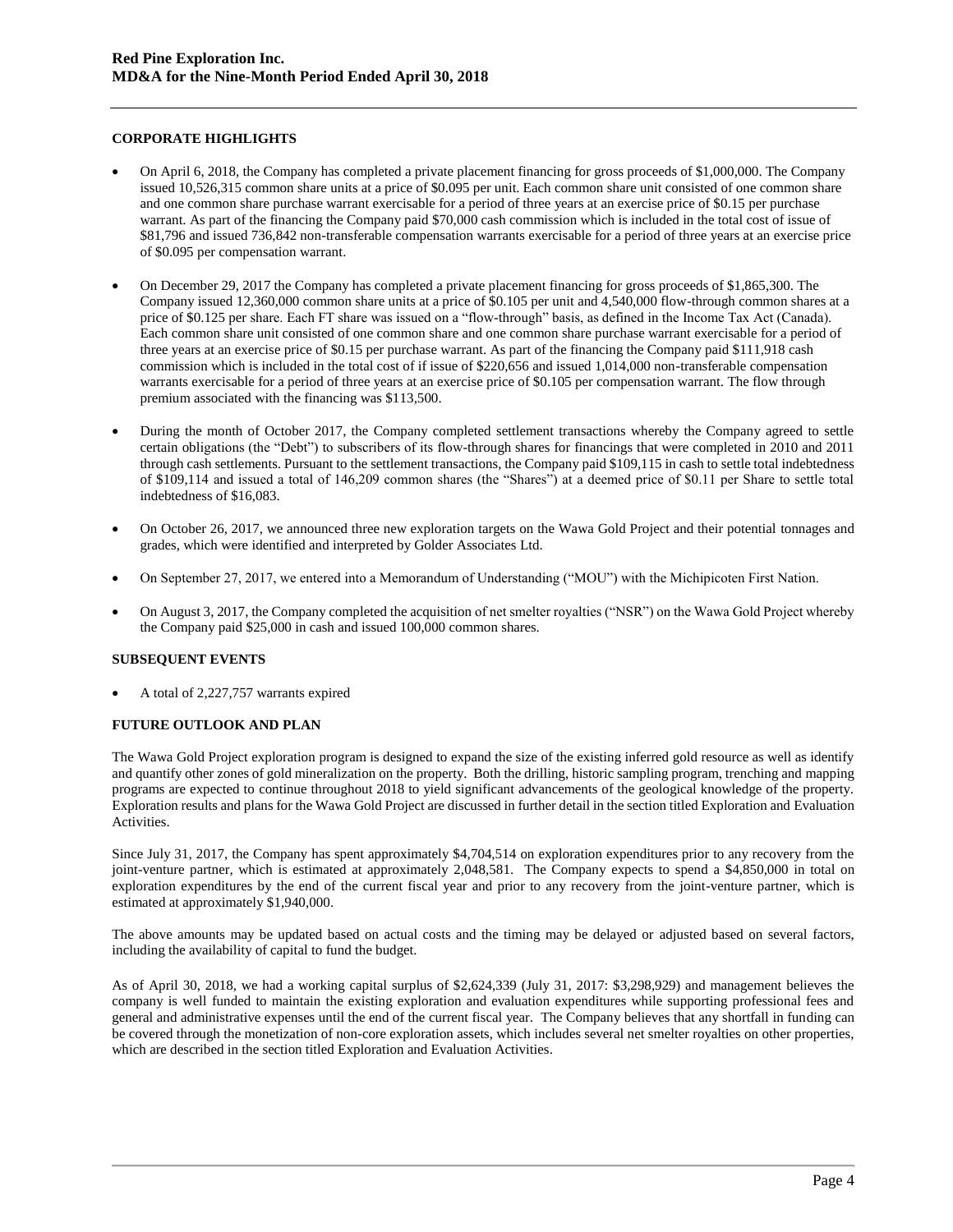# **EXPLORATION AND EVALUATION ACTIVITIES**

Over the past 9 months, the Company's exploration activities have focused on the Wawa Gold Project.

### **Wawa Gold Project**

Red Pine holds a 60% interest in the Wawa Gold Project and is the Manager and Operator of the project. The exploration strategy is to increase and quantify the gold resource on the property. This is being done through continued exploration and delineation intended to increase our understanding of the gold bearing mineralization. Over the past 12 months, Red Pine has continued the sampling of 42,000 metres of historic core, that was never sampled by previous operators of the project (initiated in February 2016) and drilling continued with a total of 39,000 meters of drilling being completed as of December 31, 2017. Drilling continued in 2018 with a year to date total of 12,000 meters. The drill program will continue throughout 2018 to delineate targets in the Surluga and Minto areas as per the exploration strategy of increasing the high-grade zone of the Surluga deposit and generate a resource model at Minto.

- Multiple new discoveries have been made during the drill programs including; Minto Mine South Zone, Minto Mine South Lower Zone, Minto Mine Upper Zone, Surluga North Zone, Hornblende-William Zone, and Grace-Darwin Zone. These discoveries give evidence that the Wawa Gold Corridor extends over 4.75km (Figure 1) strike length that remains open to both the north and south. The additional drilling will target this theory moving forward, along with strategically targeting areas near the current resource to expand the high-grade zone of the Surluga deposit, generate a new resource model at Minto, all the time testing the potential in the hanging wall and footwall zones.
- Coinciding with the drill program, Golder Associates continues to update the current resource model for Surluga deposit and generate a new resource model for the Minto South zone.
- In addition to the sampling program and drill program, Red Pine continued an extensive trenching and mapping program to increase the overall knowledge of the geological and structural control of the targets.

The Wawa Gold property consists of 34 unpatented and mining claims and 164 patented and leased mining claims totaling 5,568 contiguous hectares and hosts several past producing mines with a combined historic production of 120,000 oz. Au at an average grade of 9.04 g/t. To date, the largest gold deposit on the property is the Surluga deposit, which hosts a NI 43-101 Inferred Resource of 1,088,000 oz. Au at an average grade of 1.71 g/t using a 0.5 g/t cut-off contained within 19.82 million tonnes (Mineral Resource Statement, Surluga-Jubilee Gold Deposit, Wawa Gold Project, Ontario, Ronacher Mckenzie Geoscience and SRK Consulting (Canada) Inc., May 26, 2015). The project area is located approximately 2 kilometres east of the Town of Wawa in northern Ontario.

On December 11, 2014, the Company signed an assignment and assumption agreement with Augustine Ventures Inc. ("Augustine") and with Citabar Limited Partnership ("Citabar") pursuant to which the parties agreed to amend their Property Option Agreement dated April 16, 2009, to allow the Company to earn up to a 45% interest in the Wawa Gold JV under the following terms:

- a) The Company was required to incur \$2.1 million in eligible exploration expenditures by September 30, 2015 to earn an initial 30% interest.
- b) Upon earning the 30% interest, the Company became manager of the joint-venture.
- c) The Company and Augustine have the shared right to earn an additional 15% interest in the joint-venture, whereby the Company may earn its additional 7.5% interest by incurring \$2 million provided a total of \$4.0 million is incurred by June 30, 2016. The Company may earn a pro rata share of Augustine's additional 7.5% interest by assuming a portion of Augustine's expenditures.
- d) The Company also has the right to earn a pro rata interest in any of Augustine's existing mineral properties, including any future acquisitions, within an area of influence defined as a 5-kilometre from the perimeter of the Wawa Gold Project by satisfying certain additional criteria.

On August 7, 2015, the Company met the conditions to earn its initial 30% interest in the underlying joint venture (the "Wawa Gold JV"), which at that time was owned 30% by Augustine and 40% by Citabar, whereby the Company became the operating manager of the JV. In the fall of 2015, all 34 unpatented mining claims were transferred to a 30/30/40 shared holding to reflect the satisfied earn in agreement. As operating manager:

- a) The Company is entitled to receive project management fees from the JV partners.
- b) The Company shall be reimbursed periodically by the JV partners on a pro rata basis for all exploration expenditures incurred for the benefit of the joint-venture, which are recognized as a reduction of exploration expenditures when invoiced to the JV partners.

On February 3, 2017, the Company completed a plan of arrangement whereby Augustine became a wholly-owned subsidiary resulting in an increase in the ownership to 60% of the Wawa Gold Property.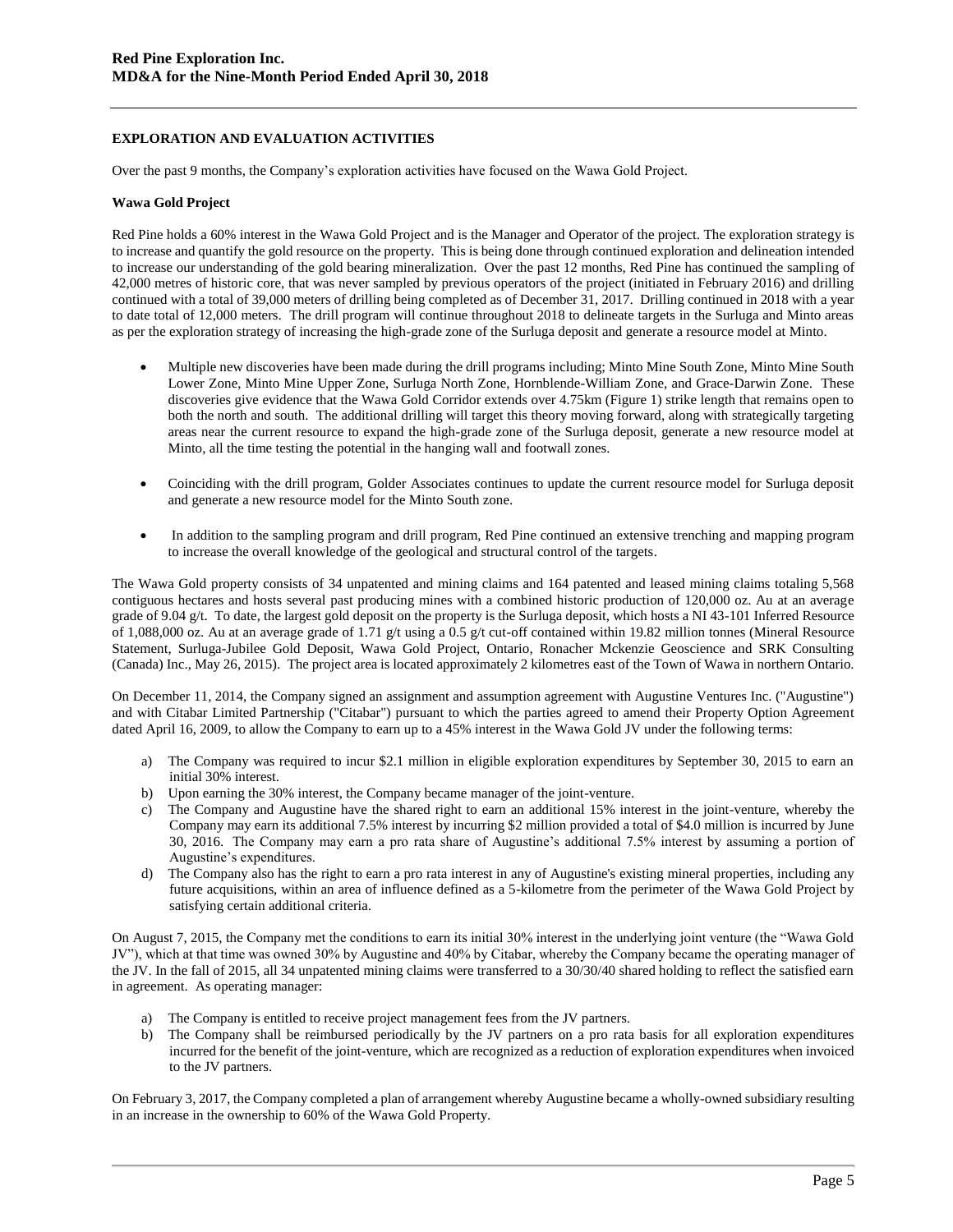

Figure 1: New discovery zones along the Wawa Gold Corridor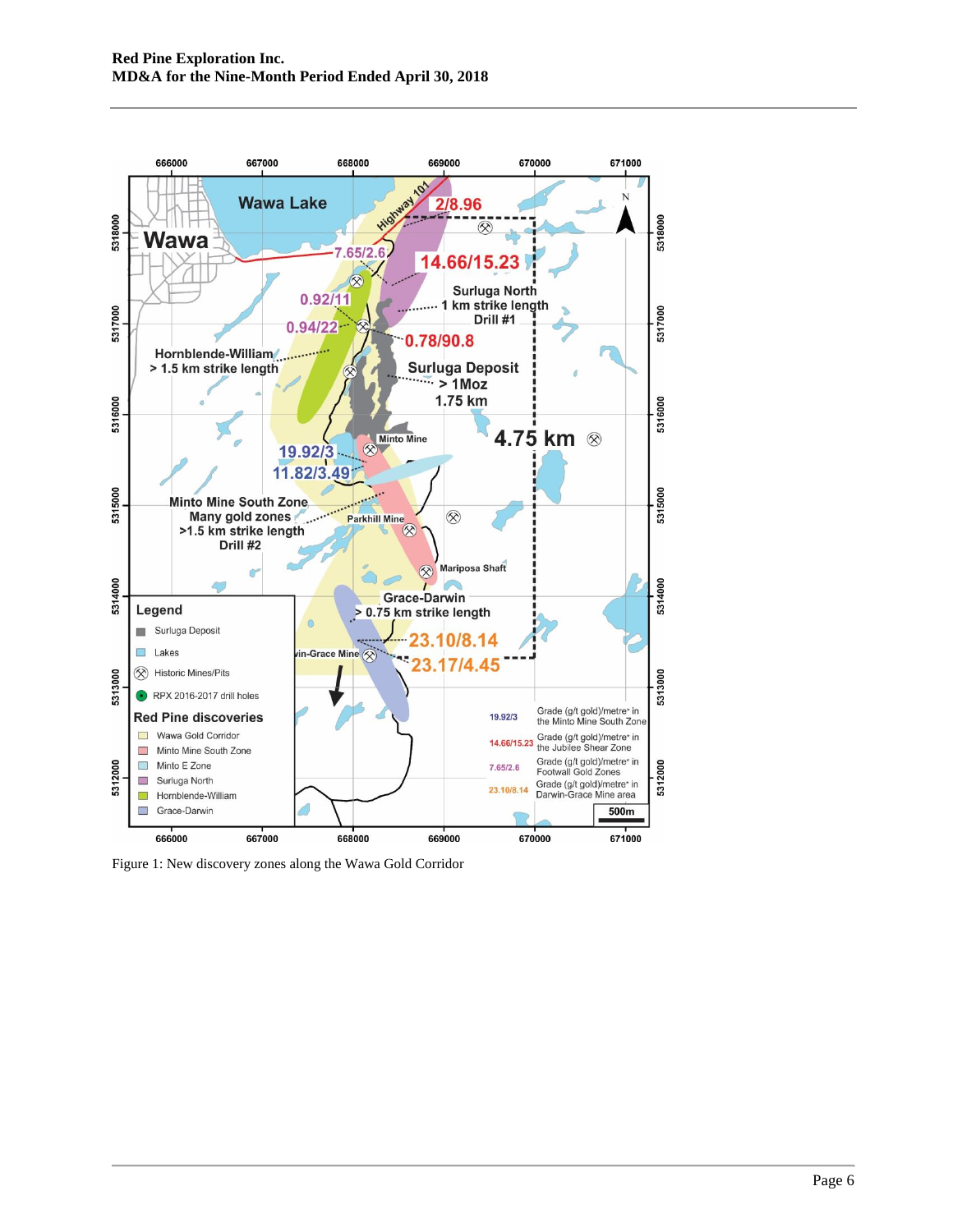# **EXPLORATION AND EVALUATION ACTIVITIES (CONTINUED)**

### **Cayenne Property**

As of April 30, 2018, the Cayenne property consisted of 2 unpatented claims (2 claim units) and 1 lease (62.67 ha) in Genoa Township located approximately 110 kilometers southwest of Timmins, Ontario. The Company owns 100% of the property.

Glencore Xstrata plc ("Glencore"), the previous owner of the property, holds a 1.5% net smelter return royalty ("NSR") after recovery of all exploration costs incurred on the property by the Company, as well as a onetime buy back right (the "Buy Back Right") to reacquire up to a 50% interest, on a portion of the property that was originally optioned from Falconbridge Limited in 2005 (the "Falconbridge Claims") plus a one-kilometer area of influence around the Falconbridge claims.

On December 1, 2013, the Company signed an exploration agreement with the Flying Post First Nation ("FPFN"). The agreement permits the Company to undertake exploration activities within the respective band's traditional and customary lands in return for the following:

a) If the Company proceeds with a Preliminary Exploration Program Phase 1:

a. The Company will issue on 10,000 common shares and 20,000 common share purchase warrants within 15 days of, and subject to approval of the TSX Venture Exchange ("TSXV"), the execution of the agreement (issued). Each share purchase warrant will entitle the holder to purchase one non-flow through share of the Company at an exercise price of the greater of \$0.25 per share or the closing stock price on the day of approval by the TSXV. The term of the share purchase warrants is five years from the date of issue.

- b. The Company will also contribute a one-time lump sum payment of \$5,000 to the Community Fund of FPFN (paid).
- b) If the Company proceeds with a Preliminary Exploration Program Phase 2:

a. The Company will issue 10,000 common shares and 20,000 common share purchase warrants within 15 days of proceeding with Phase 2. Each share purchase warrant will entitle the holder to purchase one common share of the Company at an exercise price of the greater of \$0.25 or the closing stock price of the day and will be exercisable for a period of five years from the date of issue.

- b. The Company will contribute a one-time payment of \$5,000 to the Community Fund of FPFN.
- c) If the Company proceeds with Exploration Programs After Phase 1 and 2:

a. The Company will issue 50,000 common shares and 100,000 common share purchase warrants within 15 days of proceeding with Phase 3. Each share purchase warrant will entitle the holder to purchase one common share of the Company at an exercise price of the greater of \$0.25 or the closing stock price on the day of grant and will be exercisable for a period of five years from the date of issue.

b. The Company will contribute a one-time payment of \$5,000 to the Community Fund of FPFN.

c. The Company will pay 2% of all Assessment Eligible Exploration Program costs incurred specifically on the project area after this agreement takes effect, to a maximum of \$50,000 per agreement year. This amount is exclusive of the onetime payments of \$15,000 in aggregate and negotiation costs associated with transacting any future agreements entered into. d. The FPFN shall appoint an elders' committee, which will be engaged for the purpose of consultation and advice. The

Company will provide up to \$10,000 per year to the Elders Committee as an honorarium fee for travel.

# **Algoma-Talisman Property**

The Company has a 100% interest in a MRO patented land package covering approximately 65 square kilometers of fee simple patented mineral rights in Coppell and Newton Townships of the Porcupine Mining Division of Northern Ontario located approximately 110 km southwest of Timmins, Ontario.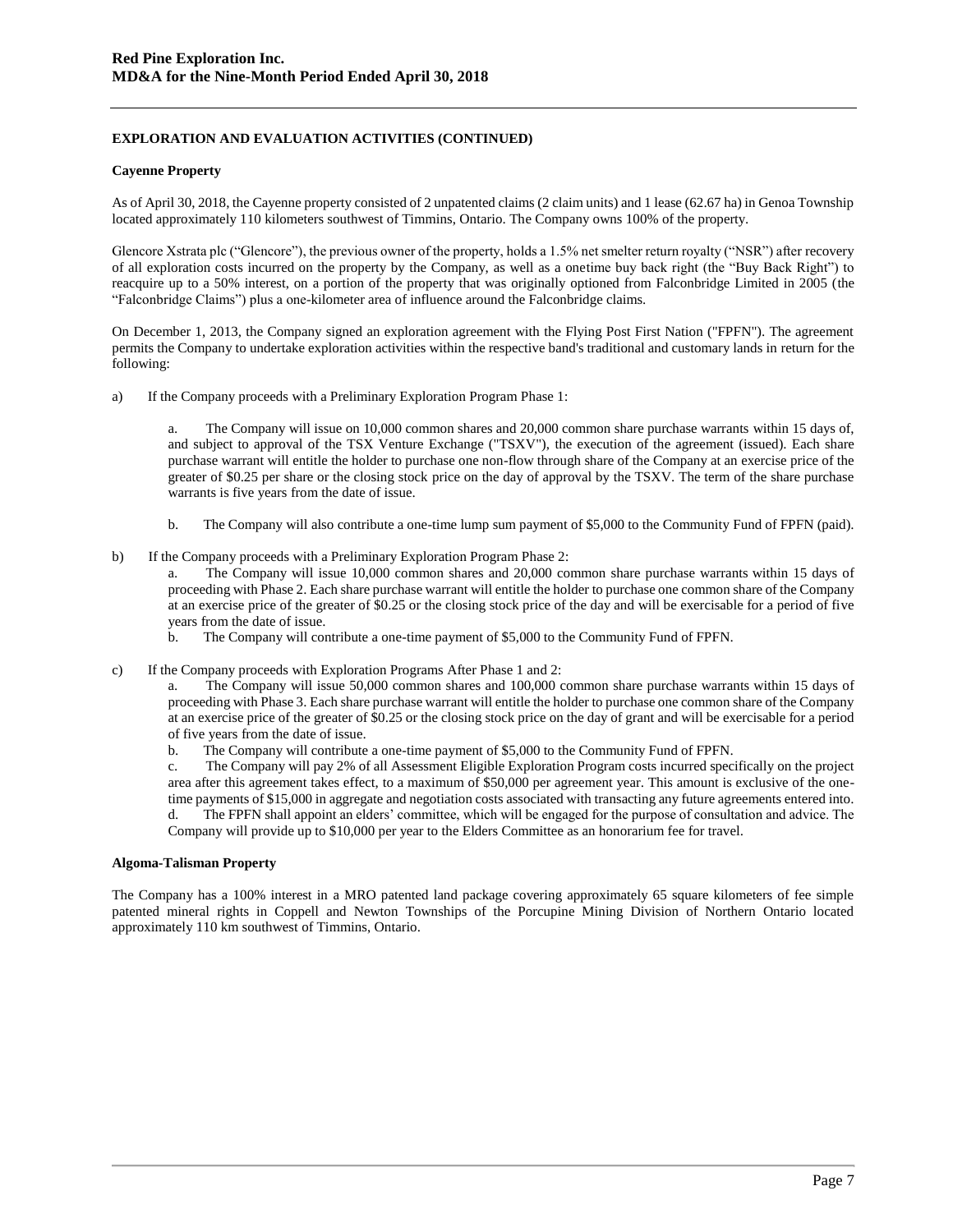# **EXPLORATION AND EVALUATION ACTIVITIES (CONTINUED)**

### **Mortimer Property**

As of April 30, 2018, the Company has a 100% interest in a block of 12 contiguous unpatented mining claims covering approximately 2.3 square kilometers in the Dore Township approximately 110 km southwest of Timmins, Ontario. The previous owners retain net smelter returns ("NSRs") ranging between 0.2% and 2% on certain claims and the Company has the option to purchase a portion of these NSRs for various cash payments as specified in the original purchase agreements.

### **Mount Logano Property**

As of April 30, 2018, the Company held a 100% interest in 1 unpatented mining claim (3 claim units) located approximately 11 km east of the Dome mine in Timmins, Ontario. The claim is subject to a 3% NSR for gold and a 2% NSR for other minerals mined in the Mt. Logano Property. The Company has the right at any time to buy back 50% of the NSR (or 1.50% NSR for gold and 1.00% NSR for all other minerals) for the sum of \$3,000,000.

### **Moffatt Property**

The Company has a 100% interest in 4 unpatented mining claims covering 704 hectares located approximately 10 km northwest of Atikokan, Ontario.

### **Net Smelter Royalties**

The Company retains a 1.5% NSR on approximately 75 square kilometers of claims 20 km east of Goldcorp's Borden Gold project near Chapleau, Ontario. The underlying property package was sold to Probe Mines Ltd. in November 2012.

The Company retains a 2% NSR on a property consisting of 43 claims in the Wawa area of Ontario owned by Alamos Gold Inc., which has the right to repurchase the NSR for \$1,500,000.

### **RESULTS OF OPERATIONS**

The following are explanations of the material changes for the Nine-month period ended April 30, 2018 compared to the Nine-month period ended April 30, 2018:

|                                                   |                       | Nine-month period ended |                       | Three-month period ended |
|---------------------------------------------------|-----------------------|-------------------------|-----------------------|--------------------------|
|                                                   | <b>April 30, 2018</b> | April 30, 2017          | <b>April 30, 2018</b> | April 30, 2017           |
| <b>Expenses</b>                                   |                       |                         |                       |                          |
| <b>Exploration Expenditures</b>                   | \$4,704,514           | \$24,695,235            | \$1,438,630           | \$22,879,364             |
| General and Administrative                        | 455,931               | 709,161                 | 182,916               | 377,615                  |
| Payroll & Professional Fees                       | 305,741               | 458,917                 | 97.156                | 167,003                  |
| Depreciation and Amortization                     | 80,420                | 37,996                  | 27,950                | 22,788                   |
| Deferred Premium                                  | (96, 363)             |                         | (28,301)              |                          |
| Recovery of Exploration Expenditures              | (2,048,581)           | (1,828,771)             | (605, 278)            | (467, 763)               |
| Share based compensation                          | 16,489                | 354,159                 | 16,489                | 354,159                  |
| Foreign Exchange Loss                             | 2,883                 | 378                     | 2,213                 | (10)                     |
| Interest Income                                   |                       | (476)                   |                       | 378                      |
| <b>Total Expenses</b>                             | \$3,421,034           | \$24,426,599            | \$1,131,775           | \$23,333,534             |
| <b>Loss and Comprehensive Loss for the Period</b> | \$(3,421,034)         | \$(24,426,599)          | \$(1,231,775)         | \$(23,333,534)           |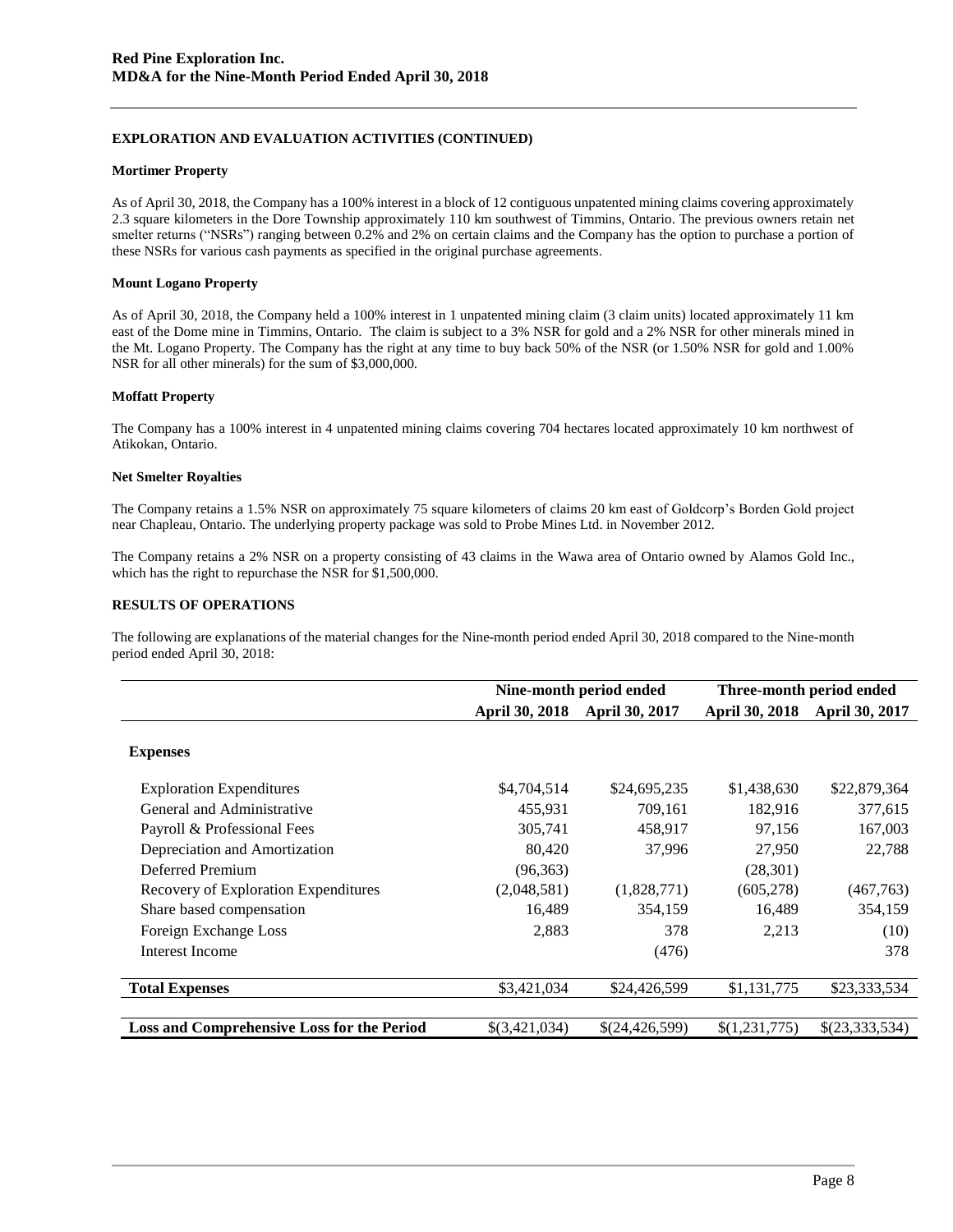*Results for the Nine-month period ended April 30, 2018*

### **RESULTS OF OPERATIONS (CONTINUED)**

- Exploration expenditures decreased to \$4,704,514 (2017: \$24,695,235) as result of the \$21,203,645 that incurred in 2017 for the purchase of Augustine Ventures Inc. Exploration costs unrelated to the purchase of Augustine Venture Inc was \$3,491,590, resulting in 2018 having higher exploration activity compared to 2017 in the same period.
- General and administrative decreased to \$455,931 (2017: \$709,161) as a result of decreased investor relations activities as compared to the previous period and recovery of cost from companies under management control
- Payroll and professional fees decreased to \$305,741 (2017: \$458,917) as a result of decreased management compensation and legal fees as compared to the previous period.
- Deferred Premium increased to (\$96,363) (2017: \$ nil) as a result of the expenditure of CEE over the period reducing the deferred premium obligation. During the same period in 2017, there was no deferred premium obligation.
- Recovery of exploration expenditures increased to \$2,048,581 (2017: \$1,361,008) as Citabar funded its proportional share of exploration on the Wawa Gold Project.
- Share based compensation decreased to \$16,489 (2017: \$354,159) as result of significantly less options granted year over year.

# **QUARTERLY RESULTS OF OPERATIONS**

The following is selected quarterly information for the eight most recently completed quarters:

|                                             | <b>Ouarter Ended</b>  |                         |                  |               |  |  |
|---------------------------------------------|-----------------------|-------------------------|------------------|---------------|--|--|
|                                             | <b>April 30, 2018</b> | <b>January 31, 2017</b> | October 31, 2017 | July 31, 2017 |  |  |
| <b>Total Revenues</b>                       |                       |                         |                  |               |  |  |
| Exploration expenditures net of recoveries  | 833,352               | 716,378                 | 1,106,203        | 1,167,893     |  |  |
| Loss and Comprehensive loss for the quarter | (1, 131, 775)         | (2,289,250)             | (1,277,817)      | (1,175,715)   |  |  |
| Basic and diluted loss per share            | (0.004)               | (0.01)                  | (0.00)           | (0.00)        |  |  |
| Working Capital Surplus (Deficit)           | 2,624,339             | 1,011,442               | 2,089,422        | 3,298,930     |  |  |

|                                             | <b>Ouarter Ended</b>     |                         |                         |               |  |
|---------------------------------------------|--------------------------|-------------------------|-------------------------|---------------|--|
|                                             | April 30, 2017           | <b>January 31, 2016</b> | <b>October 31, 2016</b> | July 31, 2016 |  |
| <b>Total Revenues</b>                       | $\overline{\phantom{0}}$ |                         | -                       |               |  |
| Exploration expenditures net of recoveries  | 22,412,601               | 240,782                 | 214.081                 | 152,080       |  |
| Loss and Comprehensive loss for the quarter | (23, 333, 534)           | (663, 464)              | (429,601)               | (554, 672)    |  |
| Basic and diluted loss per share            | (0.01)                   | (0.01)                  | (0.00)                  | (0.01)        |  |
| Working Capital Surplus (Deficit)           | 3,824,600                | 289,149                 | 695,166                 | 992,222       |  |

# **OFF BALANCE SHEET TRANSACTIONS**

The Company does not have off-balance sheet arrangements including any arrangements that would affect the liquidity, capital resources, market risk support and credit risk support or other benefits.

#### **DIVIDENDS**

The Company has neither declared nor paid any dividends on its Common Shares. The Company intends to retain its earnings, if any, to finance growth and expand its operations and does not anticipate paying any dividends on its common shares in the foreseeable future.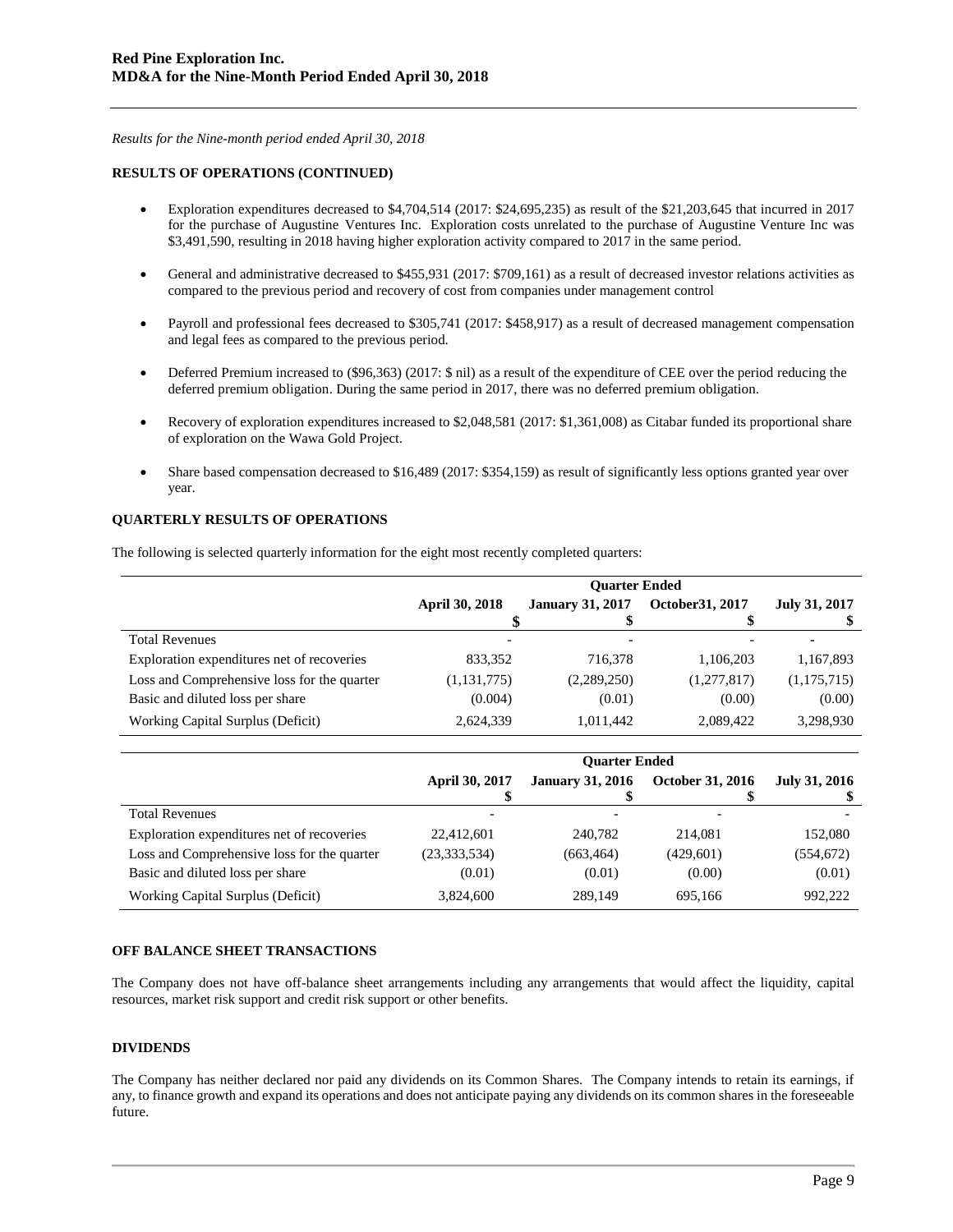# **EXPLORATION AND EVALUATION EXPENDITURES**

The following table summarizes the cumulative exploration and evaluation expenditures the Company has incurred on its mineral properties. The Wawa Gold property expenditures includes all amounts incurred by the joint-venture prior to any prorated recovery from the joint-venture partners.

|                                   | <b>Wawa Gold</b> | Cayenne         | <b>Other</b>      | <b>Total</b>      |
|-----------------------------------|------------------|-----------------|-------------------|-------------------|
|                                   | <b>Property</b>  | <b>Property</b> | <b>Properties</b> | <b>Properties</b> |
|                                   |                  |                 |                   | \$                |
| <b>Balance – July 31, 2016</b>    | 3,018,122        | 6,133,216       | 8,381,799         | 17,533,137        |
|                                   |                  |                 |                   |                   |
| <b>Property Acquisition Costs</b> | 21,203,645       |                 |                   | 21,203,645        |
| <b>Exploration Expenditures</b>   | 3,432,823        | 4,470           | 54,297            | 3,491,590         |
| <b>Balance - April 30, 2017</b>   | 27,654,590       | 6,137,686       | 8,436,096         | 42,228,372        |
|                                   |                  |                 |                   |                   |
| <b>Property Acquisition Costs</b> | 9,132            |                 |                   | 9,132             |
| <b>Exploration Expenditures</b>   | 1,862,768        |                 |                   | 1,862,768         |
| <b>Balance - July 31, 2017</b>    | 29,526,490       | 6,137,868       | 8,436,096         | 44,100,272        |
|                                   |                  |                 |                   |                   |
| <b>Property Acquisition Costs</b> | 372,920          |                 |                   | 372,920           |
| <b>Exploration Expenditures</b>   | 4,325,594        |                 | 6,000             | 4,331,594         |
| <b>Balance - April 30, 2018</b>   | 34,225,004       | 6,137,686       | 8,442,096         | 48,804,786        |

During the Nine-month period ended April 30, 2018:

- a) The Company incurred total exploration and evaluation expenditures of \$ 4,325,594 (2017: \$3,432,645) and \$372,920 property acquisition for the Wawa Gold property (2017: \$21,203,832 in the acquisition of Augustine Ventures which resulted in an increased ownership of 30% in the Wawa Gold joint-venture).
- b) The Company incurred total exploration and evaluation expenditures of \$6,000 on other properties (2017: \$58,767).
- c) The following table represent the amounts invoiced to the Wawa Gold joint-venture partners for their prorated share of the exploration program costs incurred during the nine-month period ended April 30, 2018, which includes exploration and evaluation expenditures, joint expenditures and any project management fees. The amounts for Augustine are those that were invoiced and recovered prior to the acquisition of Augustine, which was completed on February 3, 2017.

As at April 30, 2018, a total of \$578,917 was due from the joint-venture partners. (July 31, 2017 - \$328,118)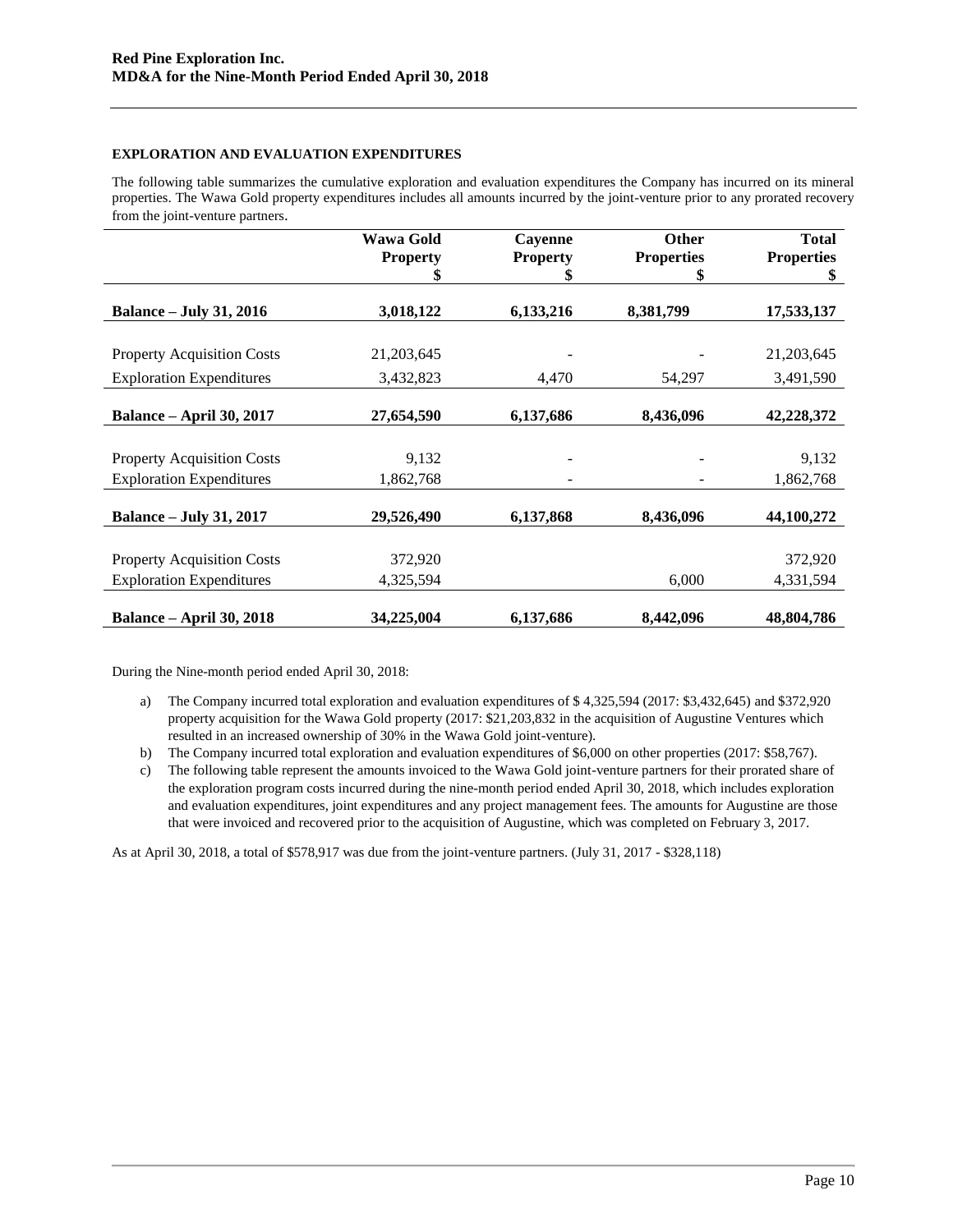# **EXPLORATION AND EVALUATION EXPENDITURES (CONTINUED)**

|                                 | <b>Citabar</b><br>\$ | <b>Augustine</b><br>S | <b>All JV Partners</b><br>\$ |
|---------------------------------|----------------------|-----------------------|------------------------------|
| <b>Balance – July 31, 2016</b>  | 464,465              | 348,348               | 812,813                      |
| Recovery of JV Expenditures     | 1,461,506            | 367,265               | 1,828,771                    |
| <b>Balance – April 30, 2017</b> | 1,925,971            | 715,613               | 2,641,584                    |
| Recovery of JV Expenditures     | 704,007              |                       | 704,007                      |
| <b>Balance – July 31, 2017</b>  | 2,629,978            | 715,613               | 3,345,591                    |
| Recovery of JV Expenditures     | 2,048,581            |                       | 2,048,581                    |
| <b>Balance – April 30, 2018</b> | 4,678,559            | 715,613               | 5,394,172                    |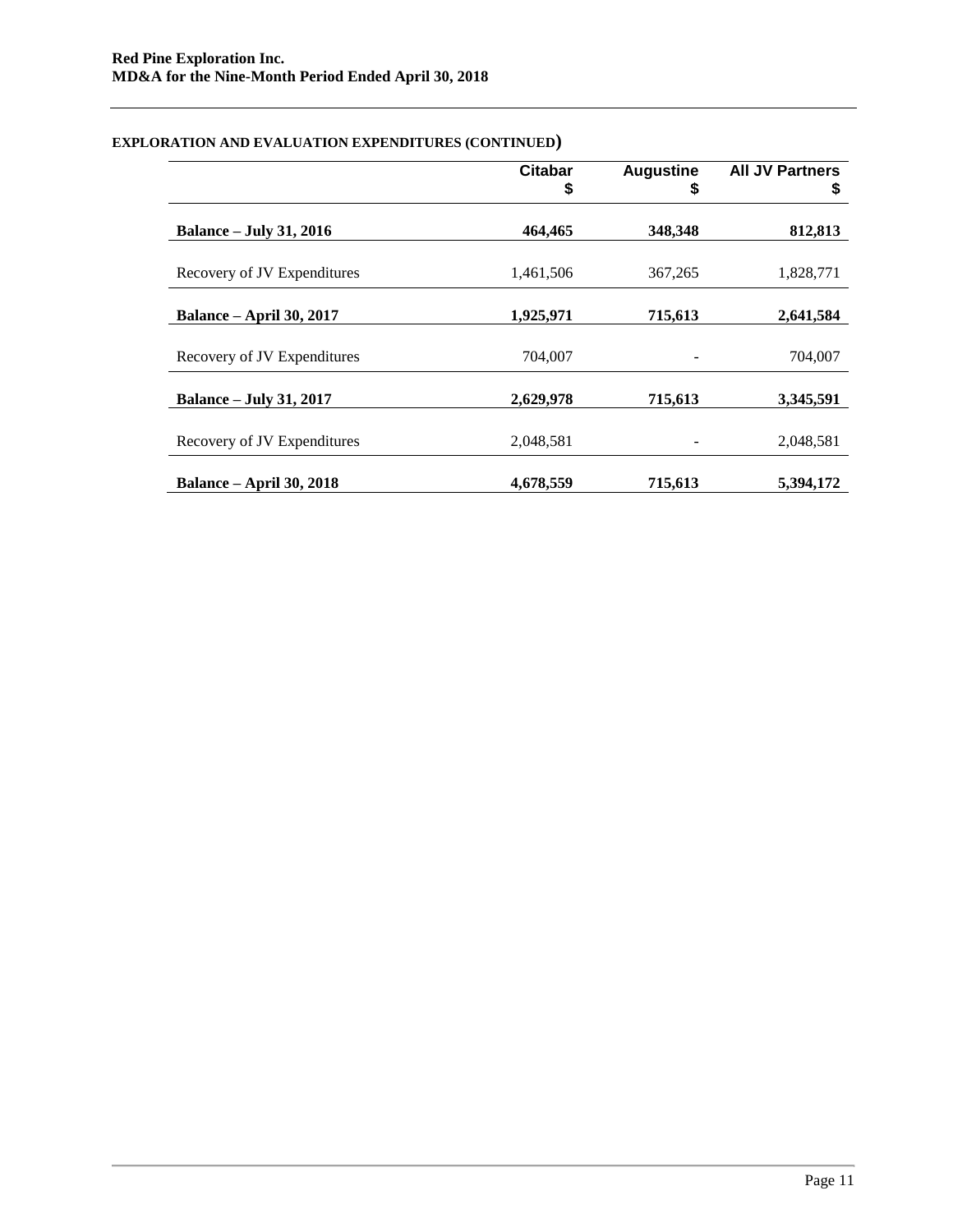# **LEASE AND SUBLEASE COMMITMENTS**

The Company has an office space lease agreement located at 141 Adelaide Street West from August 15, 2014 to August 14, 2019 and signed a sublease agreement with a third-party tenant whereby the Company shall receive sublease payments for the period from March 1, 2015 to August 14, 2019. The sublease payments are recognized as a reduction of General and Administrative expenses on the Statements of Loss and Comprehensive Loss. A security deposit totalling \$17,281 was received from the subtenant and is reported as a long-term liability on the Consolidated Statements of Financial Position. As of April 30, 2018, the Company was committed to annual lease payments for 141 Adelaide Street West of approximately \$223,020 and expects to receive annual sublease payments of \$223,020.

On December 12, 2016, the Company signed an office space lease agreement for office space located at 145 Wellington Street West for seven (7) years from January 1, 2017 to December 31, 2023. On September 15, 2016, a security deposit totaling \$41,579 was remitted to the landlord, which is reported as a long-term asset on the Consolidated Statements of Financial Position. As of April 30, 2018, the Company was committed to annual lease payments for 145 Wellington Street West of approximately \$104,544.

Future minimum payments under the Company's leases, excluding the receipt of any sublease payments, are as follows:

| <b>Minimum Lease Payments</b>                | April 30,<br>2018 | <b>July 31,</b><br>2017 |
|----------------------------------------------|-------------------|-------------------------|
| No later than 1 year                         | 327.564           | 327.564                 |
| Later than 1 year, but no later than 5 years | 483,224           | 650,488                 |
| Later than 5 years                           | 69,696            | 148,104                 |
| <b>Total</b>                                 | 880,484           | 1,126,156               |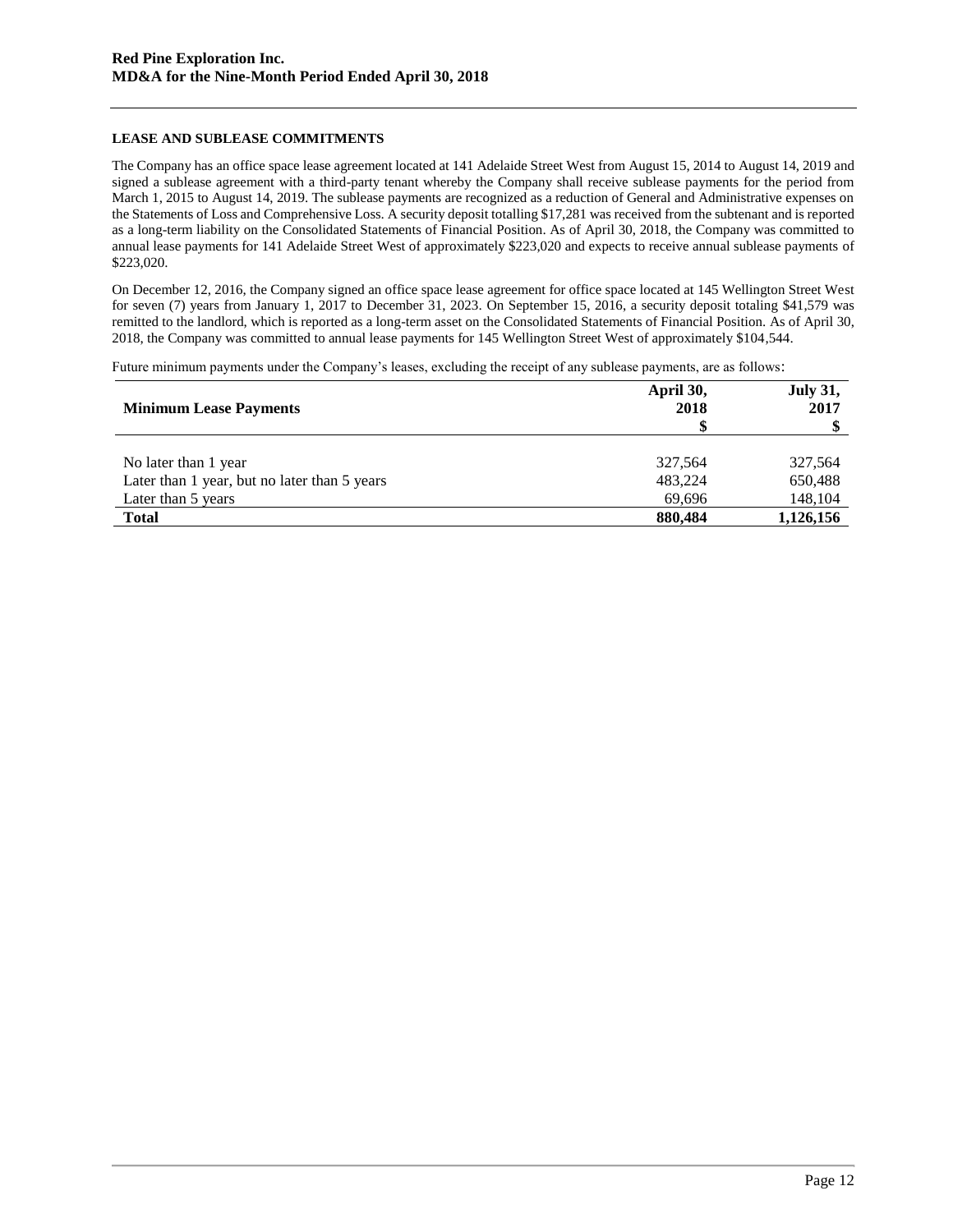# **FLOW-THROUGH EXPENDITURE COMMITMENTS**

The Company completed flow-through ("F/T") share financings that involve a commitment to incur Canadian exploration expenditures ("CEEs") prior to the end of specific calendar years and to renounce the CEE tax deductions to the subscribers. Flowthrough shares and exploration expenditures qualifying as CEEs are defined in the Income Tax Act of Canada.

| <b>Financing Series</b>                     | 2016 F/T<br><b>Red Pine</b><br><b>Series</b> | 2016 F/T<br><b>Augustine</b><br><b>Series</b> | 2017 F/T<br><b>Series</b> | 2017 FT<br><b>Series</b> |
|---------------------------------------------|----------------------------------------------|-----------------------------------------------|---------------------------|--------------------------|
| <b>Financing Date</b>                       | June<br>3, 2016                              | December<br>12, 2016                          | February<br>24, 2017      | December<br>29, 2017     |
| <b>Commitment Deadline</b>                  | December<br>31, 2017                         | December<br>31, 2017                          | December<br>31, 2018      | December<br>31, 2018     |
| Commitment Amount                           | \$1,098,000                                  | \$500,000                                     | 4,000,101                 | \$567,500                |
| Less: Qualified CEEs Incurred in 2016       | (98,000)                                     |                                               |                           |                          |
| Less: Qualified CEEs Incurred in 2017       | (1,000,000)                                  | (500,000)                                     | (2,467,279)               |                          |
| Less Qualified CEE Incurred in 2018         |                                              |                                               | (327,261)                 |                          |
| <b>Estimated F/T Expenditures Remaining</b> | \$ -                                         | \$-                                           | 1,205,561                 | \$567,500                |

The following tables sets out the flow-through expenditure commitments as of April 30, 2018: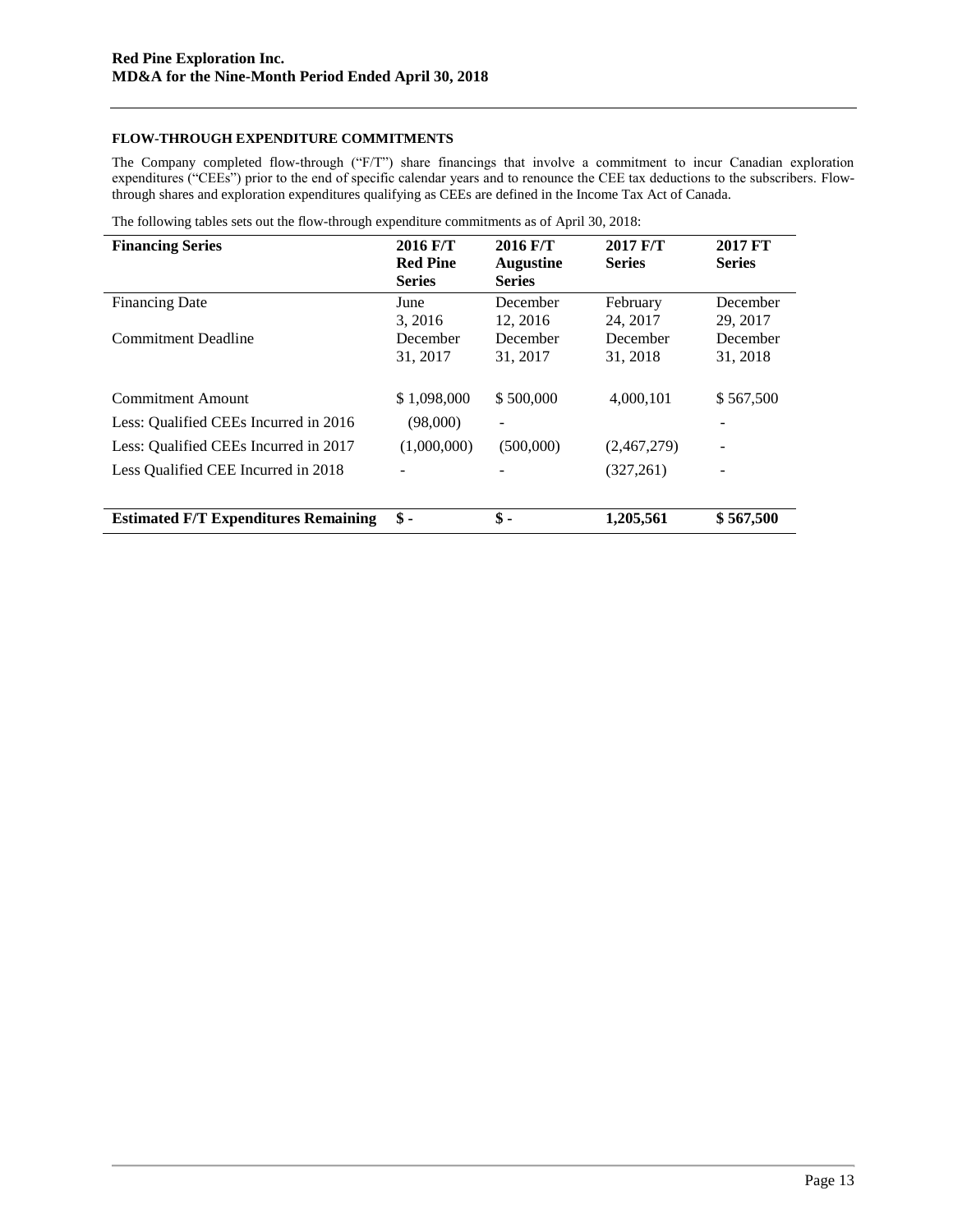# **RELATED PARTY TRANSACTIONS AND BALANCE**

Related parties as defined by IAS 24 *Related Party Disclosures* include the members of the Board of Directors, key management personnel and any companies controlled by these individuals. Key management personnel include those persons having authority and responsibility for planning, directing and controlling activities of the Company.

Key management personnel for the Company consists of the CEO, CFO, VP Exploration and Executive Director of Mining.

The following transactions occurred with related parties during the six-month period ended April 30, 2018:

Key management personnel received the following compensation:

- a) Cash compensation of \$112,500 (2017: \$143,325), were paid to the CEO which have been recorded in exploration expenditures on the Consolidated Statements of Loss and Comprehensive Loss.
- b) Professional fees of \$63,850 (2017: \$60,525), were paid to a corporation controlled by the CFO for professional services and have been recorded in payroll and professional fees on the Consolidated Statements of Loss and Comprehensive Loss.
- c) Professional fees of \$nil (2017: \$60,000) were paid to key management personal and have been recorded in payroll and professional fees on the Consolidated Statement of Loss and Comprehensive Loss.
- d) Professional fees of \$92,250 (2017: \$23,000), were paid to a corporation controlled by the Executive Director of Mining and have been recorded in payroll and professional fees on the Consolidated Statements of Loss and Comprehensive Loss.
- e) Directors and key management personnel received 300,000 stock options valued at 16,489 (2017: 5,271,000 stock options valued at \$225,245)

Companies under the common management received the following services:

- a) Exploration services in the amount of \$ \$443,376 (2017: \$nil), which was recorded as a recovery of exploration expenditures
- b) Office and general administration services in the amount of \$95,672.68 (2017: \$20,660), which was recorded as a recovery of general administration.

As of April 30, 2018, the outstanding related party balances were as follows:

- a) Corporations under common management control owe the Company \$337,859 (July 31, 2017: \$32,520) for the reimbursement of shared expenditures, which has been included in accounts receivable.
- b) Former directors of wholly-owned subsidiary Augustine Ventures Inc. owe the Company \$16,862 (July 31, 2017: \$62,166), which has been included in amounts receivable.
- c) A Corporation controlled by the CFO was owed \$nil (July 31, 2017: \$2,657) for the reimbursement of expenses, which has been included in amounts receivable.
- d) A Corporation controlled by the Executive Director of Mining was owed \$nil (July 31, 2017: \$11,225) for management consulting fees, which has been included in accounts payable.
- e) Key management personnel were owed a deferred bonus of \$nil (2017: \$60,000) for the achievement of specific performance measures, which has been included in accounts payable and accrued liabilities.
- f) The Company is the manager of and owns a 60% interest in a joint-venture partnership (see Note 4). The joint-venture partner owed the following net balances to the Company, which has been included in amounts receivable from jointventure partners:
	- Citabar: \$578,917 (July 31, 2017: \$328,118)
	- Augustine: \$ nil (July 31, 2017: \$220,769)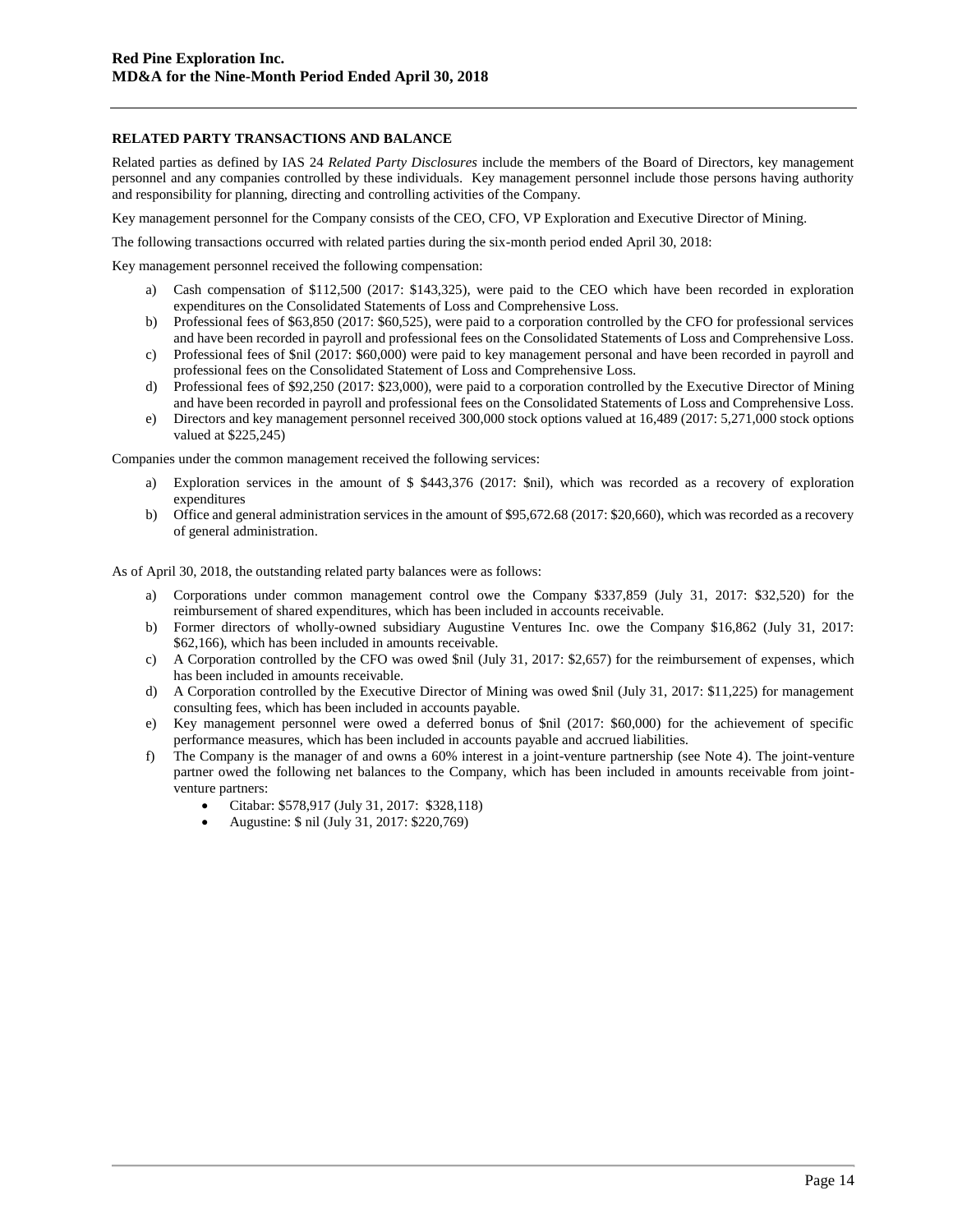# **SHARE CAPITAL**

The authorized share capital consists of an unlimited number of common shares. The common shares have no par value. As at April 30, 2018 the Company had 294,209,655 issued and outstanding common shares (July 31, 2017: 264,149,026). All issued and outstanding common shares are fully paid.

- a) Common Shares Issued during the Nine-month period ended April 30, 2018:
	- , • During the period the Company issued a total of 2,388,105 common shares upon the exercise of 2,388,105 common share purchase warrants at an average exercise price of \$0.09 for gross proceeds of \$226,247.
	- On April 6, 2018 the Company has completed a private placement financing for gross proceeds of \$1,000,000. The Company issued 10,526,315 common share units at a price of \$0.095 per unit. Each common share unit consisted of one common share and one common share purchase warrant exercisable for a period of three years at an exercise price of \$0.15 per purchase warrant. As part of the financing the Company paid \$70,000 cash commission which is included in the total cost of if issue of \$81,796.00 and issued 736,842.05 non-transferable compensation warrants exercisable for a period of three years at an exercise price of \$0.095 per compensation
	- On December 29, 2017 the Company has completed a private placement financing for gross proceeds of \$1,865,300. The Company issued 12,360,000 common share units at a price of \$0.105 per unit and 4,540,000 flow-through common shares at a price of \$0.125 per share. Each FT share was issued on a "flow-through" basis, as defined in the Income Tax Act (Canada). Each common share unit consisted of one common share and one common share purchase warrant exercisable for a period of three years at an exercise price of \$0.15 per purchase warrant. As part of the financing the Company paid \$111,918 cash commission which is included in the total cost of if issue of \$220,656 and issued 1,014,000 nontransferable compensation warrants exercisable for a period of three years at an exercise price of \$0.105 per compensation warrant. The flow through premium associated with the financing was \$113,500 (note 6).
	- On October 23, 2017, the Company completed a shares-for-debt transaction whereby the Company agreed to settle certain obligations (the "Debt") to subscribers of its flow-through shares for financings that were completed in 2010 and 2011 through the issuance of common shares of the Company (the "Common Shares"). Pursuant to the settlement transaction, the Company issued a total of 146,209 common shares (the "Shares") at a deemed price of \$0.11 per Share to settle total indebtedness of \$16,083.
	- On August 3, 2017, the Company completed the acquisition of net smelter royalties ("NSR") on the Wawa Gold Project whereby the Company paid \$25,000 in cash and issued 100,000 common shares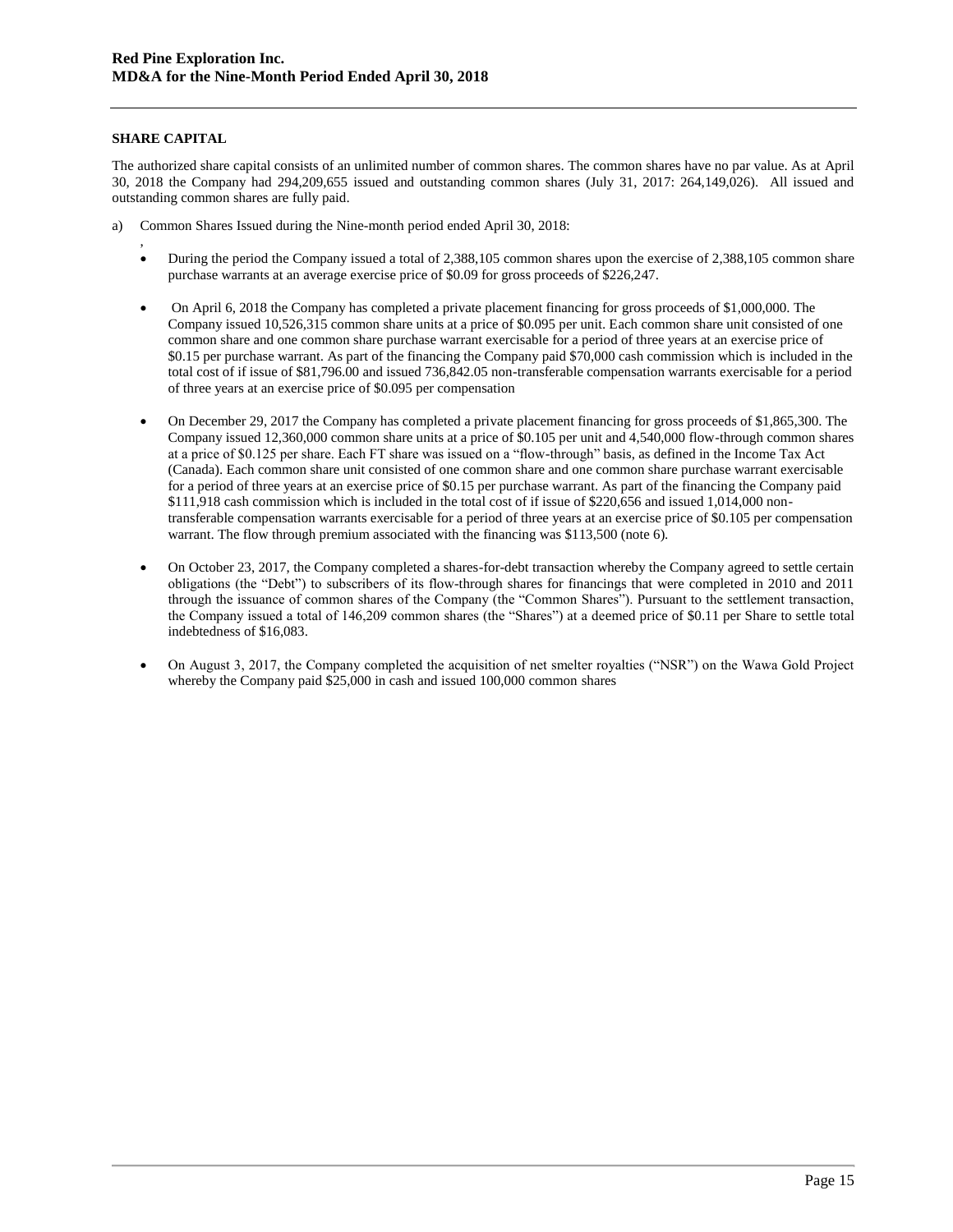# **STOCK OPTIONS**

The Company has a stock option plan (the "Plan") under which the Board of Directors of the Company may grant stock options to eligible participants including directors and officers of the Company.

The exercise price of the options cannot be less than the closing price of the Company's shares on the trading day preceding the date of grant and the maximum term of any option cannot exceed five years. The Board of Directors, in accordance with applicable Exchange or other regulatory requirements, if any, determines the vesting period. There is no minimum vesting period unless the optionee is engaged in Investor Relation Activities. The maximum aggregate number of common shares under option at any time under the Plan cannot exceed 10% of the issued shares. The fair value of share-based compensation is recognized as contributed surplus upon issuance.

All outstanding stock options vested immediately.

During the nine months ended April 30, 2018, the Company granted 300,000 (2017 - 11,311,000) to a director and officer at a weighted average exercise price of \$0.07 (2017 - \$0.12). These three-year options vested immediately upon grant. The fair value of the stock options granted during the year has been determined to be \$16,488.86 (2017: 1,323,386) and has been included in the statement of loss and comprehensive loss for the nine months ended April 30, 2018. The fair value of the stock options was calculate using the Black-Scholes option pricing model and utilized the following weighted average assumptions: risk-free rate - 1.89%; volatility – 141%; expected life - 3 years; dividend yield - 0% and forfeiture rate - 0%.

|                    |                 | <b>Outstanding</b> |                          |                  | <b>Expired</b>   | <b>Outstanding</b> |
|--------------------|-----------------|--------------------|--------------------------|------------------|------------------|--------------------|
|                    | <b>Exercise</b> | <b>July 31,</b>    |                          |                  | <sub>or</sub>    | April 30,          |
| <b>Expiry Date</b> | Price           | 2017               | <b>Granted</b>           | <b>Exercised</b> | <b>Cancelled</b> | 2018               |
| July 10, 2018      | \$ 0.500        | 260,000            | $\overline{\phantom{0}}$ | ۰                | 75,000           | 185,000            |
| December 18, 2018  | \$ 0.500        | 685,000            |                          | ۰                | 195,000          | 490,000            |
| February 25, 2020  | \$ 0.500        | 1,360,000          |                          | -                | 280,000          | 1,080,000          |
| August 27, 2020    | \$0.055         | 1,925,000          |                          | $\overline{a}$   | 50,000           | 1,875,000          |
| April 5, 2021      | \$ 0.080        | 750,000            |                          | $\overline{a}$   | 300,000          | 450,000            |
| April 6, 2022      | \$ 0.120        | 3,027,000          |                          | ۰                | 302,000          | 2,725,000          |
| April 11, 2022     | \$ 0.120        | 8,284,000          |                          | ۰                | 4,864,000        | 3,420,000          |
| February 9, 2021   | \$ 0.070        |                    | 300,000                  | -                |                  | 300,000            |
| <b>Total</b>       | \$0.16          | 16,291,000         | 300,000                  |                  | 6,066,000        | 10,525,000         |

The following is a continuity schedule of the stock options series outstanding from July 31, 2017 to April 30, 2018: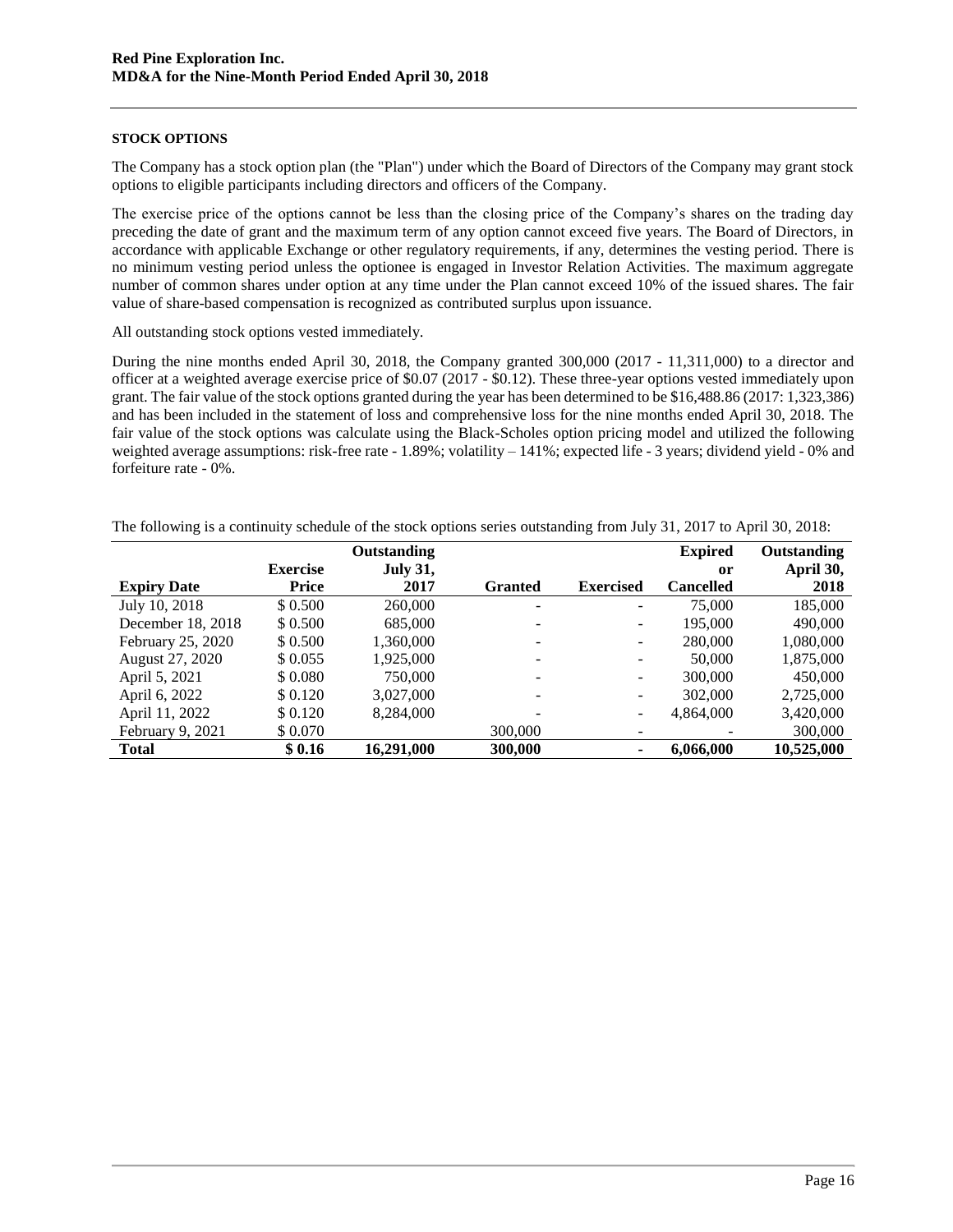# **WARRANTS**

The Company has issued warrants as part of equity financings and property acquisitions. The fair value of warrants is recognized upon issuance as an equity reserve until expiration, cancellation or exercise: The following is a continuity schedule for the warrants outstanding from July 31, 2017 to April 30, 2018:

|                       |                 | Outstanding     |                          |                  |                   | Outstanding | <b>Fair Value</b> |
|-----------------------|-----------------|-----------------|--------------------------|------------------|-------------------|-------------|-------------------|
|                       | <b>Exercise</b> | <b>July 31,</b> |                          |                  | <b>Expired or</b> | April 30,   | April 30,         |
| <b>Expiry Date</b>    | <b>Price</b>    | 2017            | <b>Issued</b>            | <b>Exercised</b> | <b>Cancelled</b>  | 2018        | 2017              |
|                       |                 |                 |                          |                  |                   |             |                   |
| December 18, 2017     | \$0.250         | 6,400,000       |                          |                  | (6,400,000)       |             |                   |
| December 18, 2017     | \$0.250         | 640,000         |                          |                  | (640,000)         |             |                   |
| June 3, 2018          | \$0.080         | 1,777,132       |                          |                  |                   | 1,777,132   | \$134,351         |
| June 24, 2018         | \$0.105         | 450,625         |                          |                  |                   | 450,625     | \$44,882          |
| July 30, 2018         | \$0.050         | 155,965         | $\blacksquare$           | (107,965)        |                   | 48,000      | \$2,006           |
| July 30, 2018         | \$0.100         | 1,499,708       | $\overline{\phantom{a}}$ |                  |                   | 1,499,708   | \$38,700          |
| August 13, 2018       | \$0.050         | 270,982         | $\blacksquare$           | (108,982)        | ÷                 | 162,000     | \$8,035           |
| August 13, 2018       | \$0.100         | 2,208,186       | $\blacksquare$           |                  |                   | 2,208,186   | \$61,449          |
| August 20, 2018       | \$0.050         | 336,158         | $\overline{\phantom{a}}$ | (171, 158)       |                   | 165,000     | \$8,184           |
| August 20, 2018       | \$0.100         | 1,375,000       | $\overline{\phantom{a}}$ |                  | ÷,                | 1,375,000   | \$36,750          |
| August 28, 2018       | \$0.100         | 200,000         |                          |                  |                   | 200,000     | \$5,298           |
| September 2, 2018 (a) | \$0.099         | 2,533,333       | $\overline{a}$           | (500,000)        |                   | 2,533,333   | \$242,118         |
| September 2, 2018     | \$0.099         | 5,065,909       |                          |                  | ٠                 | 5,065,909   | \$586,039         |
| February 9, 2019 (b)  | \$0.066         | 2,888,000       |                          |                  |                   | 2,888,000   | \$368,500         |
| February 9, 2019      | \$0.066         | 1,994,544       |                          |                  |                   | 1,994,544   | \$250,294         |
| February 9, 2019      | \$0.132         | 5,327,165       |                          |                  | ۰                 | 5,327,165   | \$633,935         |
| February 17, 2019     | \$0.250         | 20,000          |                          |                  |                   | 20,000      | \$6,090           |
| February 24, 2019     | \$0.135         | 3,412,889       |                          |                  |                   | 3,412,889   | \$404,427         |
| February 25, 2019(b)  | \$0.066         | 520,177         |                          |                  | ÷                 | 520,177     | \$66,553          |
| February 25, 2019     | \$0.066         | 3,847,521       |                          |                  | ÷,                | 3,847,521   | \$484,397         |
| April 7, 2019         | \$0.105         | 1,789,456       |                          |                  | ÷,                | 1,789,457   | \$220,282         |
| April 8, 2019         | \$0.105         | 16,695,601      |                          |                  |                   | 16,695,601  | \$2,055,731       |
| May 5, 2019           | \$0.105         | 2,144,121       |                          |                  |                   | 2,144,121   | \$265,704         |
| June 3, 2019          | \$0.100         | 5,343,800       |                          |                  |                   | 5,343,800   | \$164,274         |
| June 24, 2019         | \$0.105         | 2,437,500       |                          | (1,500,000)      |                   | 937,500     | \$41,086          |
| September 2, 2019     | \$0.066         | 121,600         |                          |                  |                   | 121,600     | \$15,793          |
| December 13, 2019     | \$0.170         | 3,800,000       |                          |                  |                   | 3,800,000   | \$478,985         |
| February 24, 2020     | \$0.170         | 21,168,666      |                          |                  |                   | 21,168,666  | \$906,523         |
| April 7, 2020         | \$0.072         | 198,429         |                          |                  |                   | 198,429     | \$26,318          |
| May 3, 2020           | $\$$ $0.072$    | 6,080           |                          |                  |                   | 6,080       | \$808             |
| December 29,2020(c)   | \$0.150         |                 | 12,360,000               |                  |                   | 12,360,000  | \$891,156         |
| December 29,2020(d)   | \$0.105         |                 | 1,014,000                |                  | ÷,                | 1,014,000   | \$77,020          |
| April 6, 2020(e)      | \$0.150         |                 | 10,526,316               |                  | ÷                 | 10,526,316  | 489,955           |
| April 6, 2020(f)      | \$0.095         |                 | 736,842                  |                  |                   | 736,842     | 37,165            |
| <b>Total</b>          | \$0.13          | 94,628,548      | 24,637,158               | (2,388,105)      | (7,040,000)       | 109,837,602 | 9,052,809         |

a) These warrants are exercisable at a price of CAD\$0.099 or USD\$0.092.

b) These warrants are exercisable at a price of CAD\$0.066 or USD\$0.059.

c) The fair value of the 12,360,000 warrants issued on December 29, 2017 was estimated at \$891,156 using the Black-Scholes model for pricing options under the following assumptions: risk free interest rate 1.71%, dividend yield 0%, expected stock volatility 137%, and an expected life of 3 years

d) The fair value of the 1,014,000 compensation warrants issued on December 29, 2017 was estimated at \$77,020 using the Black-Scholes model for pricing options under the following assumptions: risk free interest rate 1.71%, dividend yield 0%, expected stock volatility 137%, and an expected life of 3 years.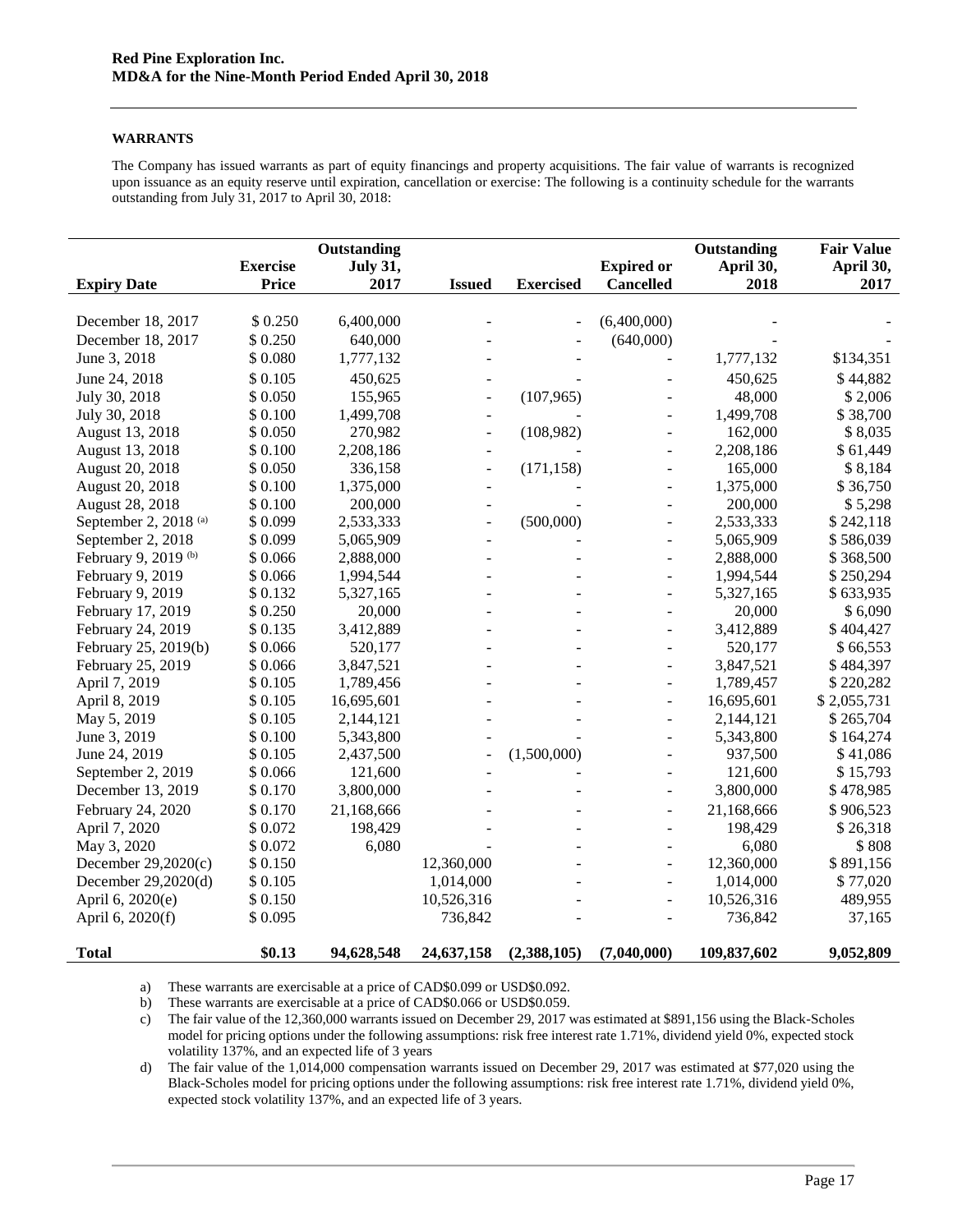# **WARRANTS (CONTINUED)**

- e) The fair value of the 10,526,315 warrants issued on April 6, 2018 was estimated at \$489,955 using the Black-Scholes model for pricing options under the following assumptions: risk free interest rate 2.03%, dividend yield 0%, expected stock volatility 135%, and an expected life of 3 years
- f) The fair value of the 736,842 compensation warrants issued on April 6, 2018 was estimated at \$37,165 using the Black-Scholes model for pricing options under the following assumptions: risk free interest rate 2.03%, dividend yield 0%, expected stock volatility 135%, and an expected life of 3 years.

# **LIQUIDITY AND CAPITAL MANAGEMENT**

|                                                   | April 30, 2018 | <b>July 31, 2017</b> |
|---------------------------------------------------|----------------|----------------------|
| <b>Current Assets:</b>                            |                |                      |
| Cash and Cash Equivalents                         | \$2,408,789    | \$3,388,171          |
| Marketable Securities                             | 2,500          | 2,500                |
| Amounts Receivable                                | 531,934        | 674.250              |
| Amounts Receivable from Joint Venture Partners    | 578,917        | 328,118              |
| Prepaid Expenses                                  | 67,978         | 43,635               |
| <b>Total Current Assets</b>                       | 3,590,118      | 4,436,674            |
| <b>Current Liabilities:</b>                       |                |                      |
| Accounts Payable and Accrued Liabilities (note 5) | 683,910        | 719,889<br>S.        |
| Deferred Flow-Through Premium (note 6)            | 155,071        | 137,934              |
| Flow-Through Provision (note 7)                   | 110,876        | 264,000              |
| Lease Inducements (note 8)                        | 15,922         | 15,922               |
| <b>Total Current Liabilities</b>                  | 965,779        | 1,137,745            |
| <b>Working Capital</b>                            | \$2,624,339    | 3,298,929<br>\$      |

As at April 30, 2018, the Company had a working capital surplus of \$2,624,339 (July 31, 2017: \$3,298,929).

There were no changes in the Company's approach to capital management during the nine-month period ended April 30, 2018.

In managing liquidity, the Company's primary objective is to ensure the entity can continue as a going concern while raising additional funding to meet its obligations as they come due. The Company's operations to date have been funded by issuing equity. The Company expects to improve the working capital position by securing additional financing.

The Company's investment policy is to invest excess cash in very low risk financial instruments such as term deposits or by holding funds in high yield savings accounts with major Canadian banks. Financial instruments are exposed to certain financial risks, which may include currency risk, credit risk, liquidity risk and interest rate risk.

The Company's mineral property interests are all in the exploration stage, as such the Company is dependent on external financing to fund its exploration activities and administrative costs. Management continues to assess the merits of mineral properties on an ongoing basis and may seek to acquire new properties or to increase ownership interests if it believes there is sufficient geologic and economic potential.

Management mitigates the risk and uncertainty associated with raising additional capital in current economic conditions through cost control measures that minimizes discretionary disbursements and reduces exploration expenditures that are deemed of limited strategic value.

The Company manages the capital structure (consisting of shareholders' deficiency) on an ongoing basis and adjusts in response to changes in economic conditions and risks characteristics of its underlying assets. Adjustments to the Company's capital structure may involve the issuance of new shares, assumption of new debt, acquisition or disposition of assets, or adjustments to the amounts held in cash, cash equivalents and short-term investments.

The Company is not subject to any externally imposed capital requirements other than flow-through spending commitments.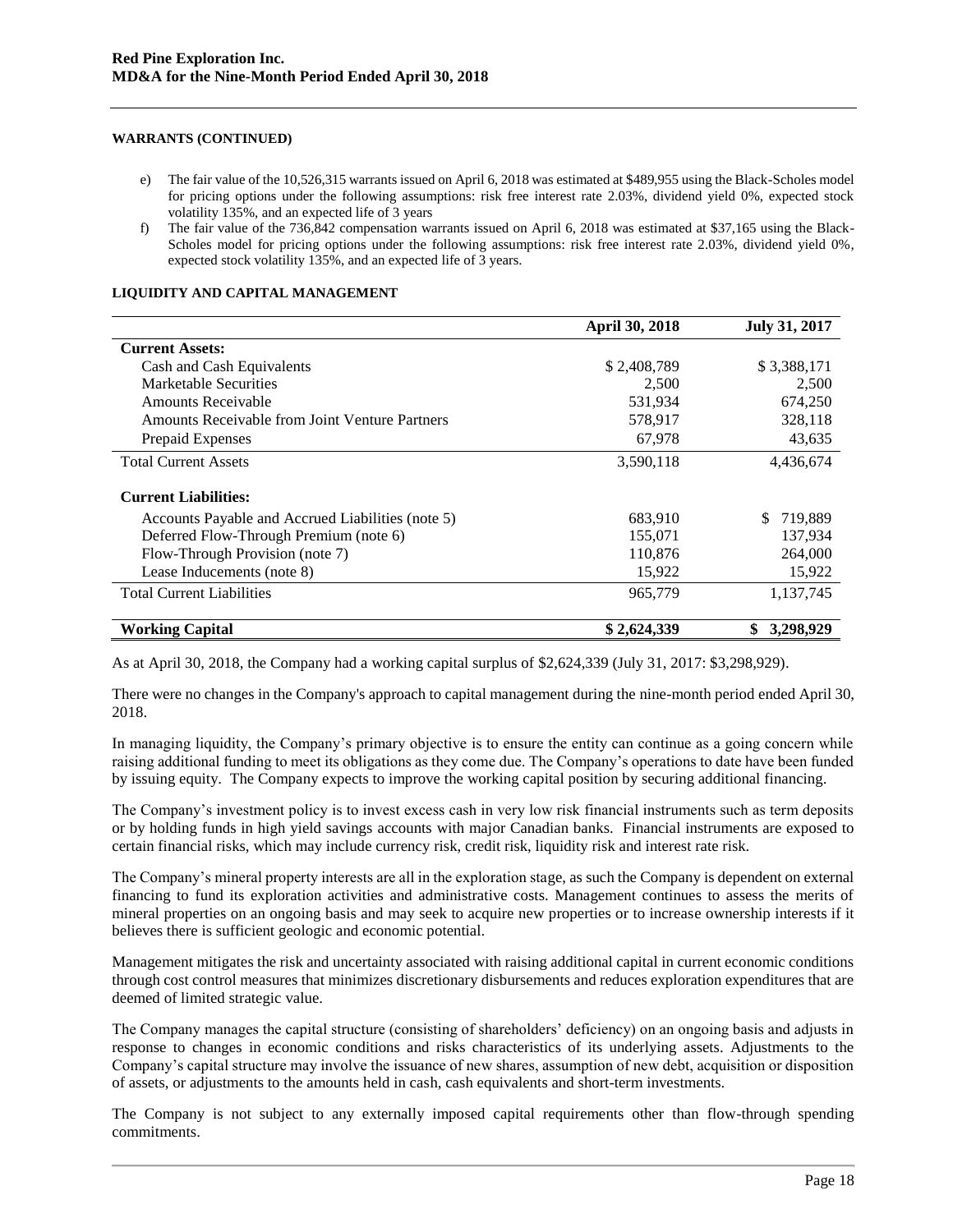# **FINANCIAL INSTRUMENT RISK FACTORS**

The following disclosures are to enable users of the consolidated financial statements to evaluate the nature and extent of risks arising from financial instruments at the end of the reporting year:

# *a) Credit risk*

The Company's credit risk is the risk of counterparty default on cash and cash equivalents held on deposit with financial institutions. The Company manages this risk by ensuring that deposits are only held with large Canadian banks and financial institutions. The Company's accounts receivable are sales tax receivables with negligible counterparty default risk.

The amounts due from joint venture partners are subject to counterparty default risk, and total \$578,917 as at April 30, 2018 (July 31, 2017 – \$328,118).

The amounts due from subtenants are subject to counterparty default risk, and total \$42,000 as at April 30, 2018 (July 31, 2017 - \$nil).

# Liquidity risk

The Company's liquidity risk is the risk that the Company has insufficient funds to settle its contractual financial liabilities. The Company manages this risk through a budgeting process that ensures sufficient funds are available as contractual cash flows become due.

As at April 30, 2018, the Company had a cash and cash equivalents balance of \$2,408,789 (July 31, 2017: \$3,388,171) to settle current liabilities of \$965,779 (July 31, 2017: \$1,137,745). As a result, the Company is currently not exposed to liquidity risk.

While the Company has been successful in obtaining required funding in the past, there is no assurance that future financings will be available.

# *b) Market risks*

The Company's market risk arises from changes in interest rates and commodity prices that could have an impact on profit and loss. This includes:

- Interest rate risk, is the sensitivity of the fair value or of the future cash flows of a financial instrument to changes in interest rates. The Company does not have any financial assets or liabilities that were subject to variable interest rates.
- Commodity price risks, particularly with respect to gold, is the sensitivity of the fair value of, or of the future cash flows, from mineral assets. The Company manages this risk by continually monitoring base and precious metal prices and commodity price trends to determine the appropriate timing for funding the exploration or development of its mineral assets, or for the acquisition or disposition of mineral assets. The Company does not have any mineral assets at the development or production stage carried at historical cost. The Company has expensed the acquisition and exploration costs of its exploration stage mineral assets.
- Marketable securities risk, is the sensitivity of the fair value of marketable securities to supply and demand for marketable securities. The Company manages this risk by continually monitoring the market pricing and trends of its portfolio of securities to determine the appropriate timing to complete any acquisitions or dispositions. The Company has determined the marketable securities risk at year-end is minimal.
- Currency risk, is the sensitivity of the fair value or of the future cash flows of financial instruments to changes in foreign exchange rates. The Company does not have any financial assets or liabilities that were subject to variable foreign exchange rates and as such the Company is not subject to currency risk.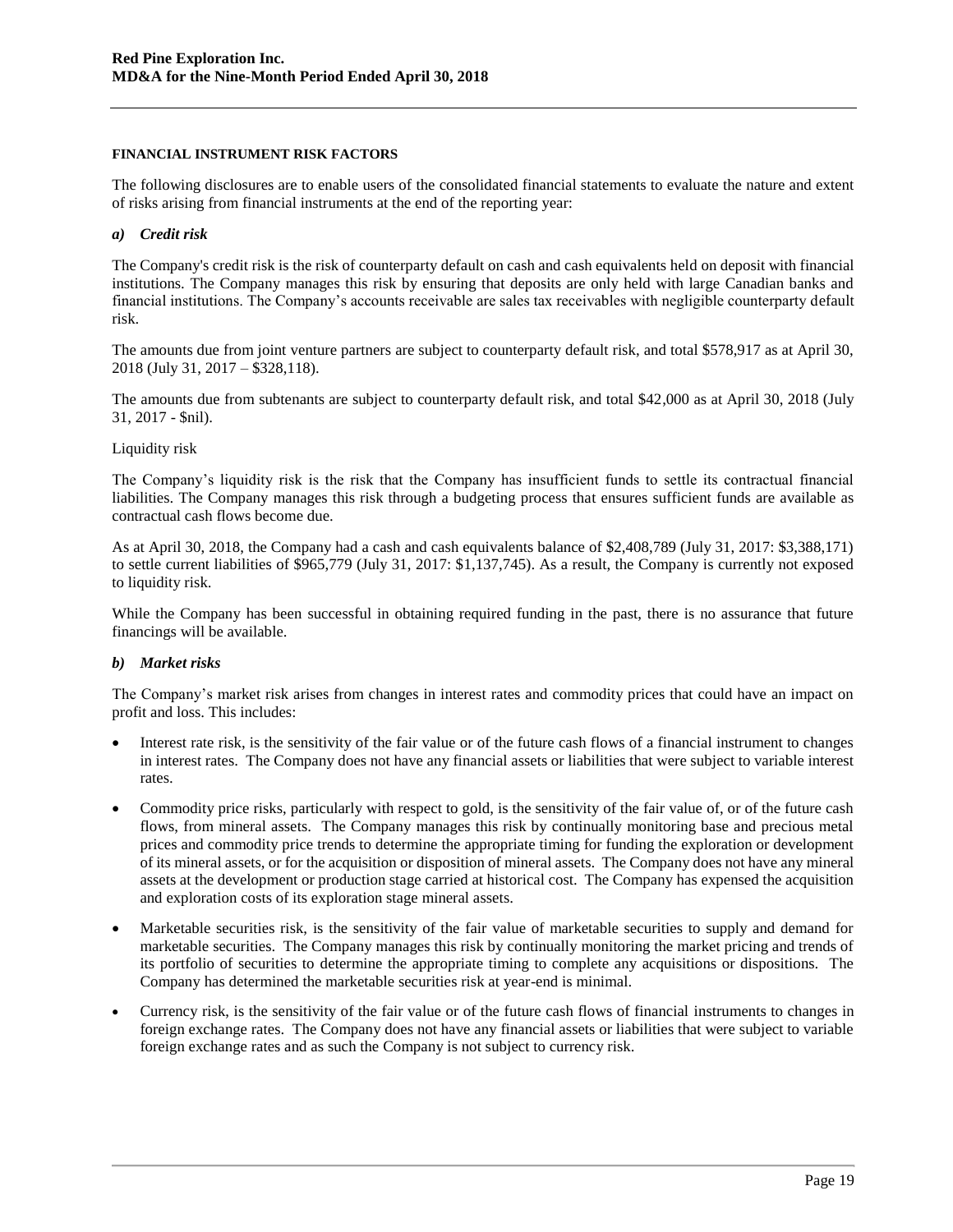### **RISKS AND UNCERTAINTIES**

The operations of the Company are speculative due to the high-risk nature of its business, which is the acquisition, financing, exploration and development of mining properties. Additional risks not currently known to the Company, or that the Company currently deems immaterial, may also impair the Company's operations. If any of the following risks actually occur, the Company's business, financial condition and operating results could be adversely affected.

### *Management*

The success of the operations and activities of the Company is dependent to a significant extent on the efforts and abilities of its management, outside contractors, experts and other advisors. Investors must be willing to rely to a significant degree on management's discretion and judgement, as well as the expertise and competence of the outside contractors, experts and other advisors. The Company does not have a formal program in place for succession of management and training of management. The loss of one or more of the key employees or contractors, if not replaced on a timely basis, could adversely affect the Company operations and financial performance.

### *Credit risk*

The Company deposits cash with financial institutions it believes to be creditworthy. In some circumstances, cash balances at these financial institutions may exceed the federally guaranteed amount. The Company's current credit risk is primarily attributable to cash and accounts recoverable. Cash is held with a reputable, Tier A Canadian chartered bank and as such, management believes the risk of loss to be minimal. Accounts receivable is due from the federal government of Canada. Management believes that the credit risk with respect to financial instruments included in HST recoverable is minimal and remote.

### *Liquidity risk*

The Company's ability to remain liquid over the long term depends on its ability to obtain financing necessary to complete exploration and development of its mineral properties and their future profitable production or, alternatively, upon the Corporation's ability to dispose of its interest on an advantageous basis.

### *Currency risk*

The Company has no foreign currency denominated assets or liabilities. Major purchases are transacted in Canadian dollars and therefore the Company has no material foreign currency exposure.

#### *Interest rate risk*

The Company's cash balance is subject to changes in interest rates. Interest rate risk is minimal.

# *Tax risk*

The Company has commitments to incur Canadian Exploration Expenditures. Any shortfall could result in tax penalties assessed by the Canada Revenue Agency.

#### *Equity price risk*

Market risk arises from the possibility that changes in market prices will affect the value of financial instruments of the Company. Except for marketable securities, the Company's other financial instruments (cash, accounts receivable, accounts payable and accrued liabilities and due to related party) are not subject to price risk.

#### *Commodity price risk*

The Company is exposed to price risk with respect to gold and other commodity prices, such prices impacting the future economic feasibility of its exploration properties. The Company closely monitors gold and other commodity prices to determine the appropriate course of action to be taken by the Company.

#### *Additional capital*

The exploration activities of the Company may require substantial additional financing. Failure to obtain sufficient financing may result in delaying or indefinite postponement of exploration and development of any of the Company's properties. There can be no assurance that additional capital or other types of financing will be available if needed or that, if available, the terms of such financings will be favourable to the Company. In addition, low commodity prices may affect the Company's ability to obtain financing.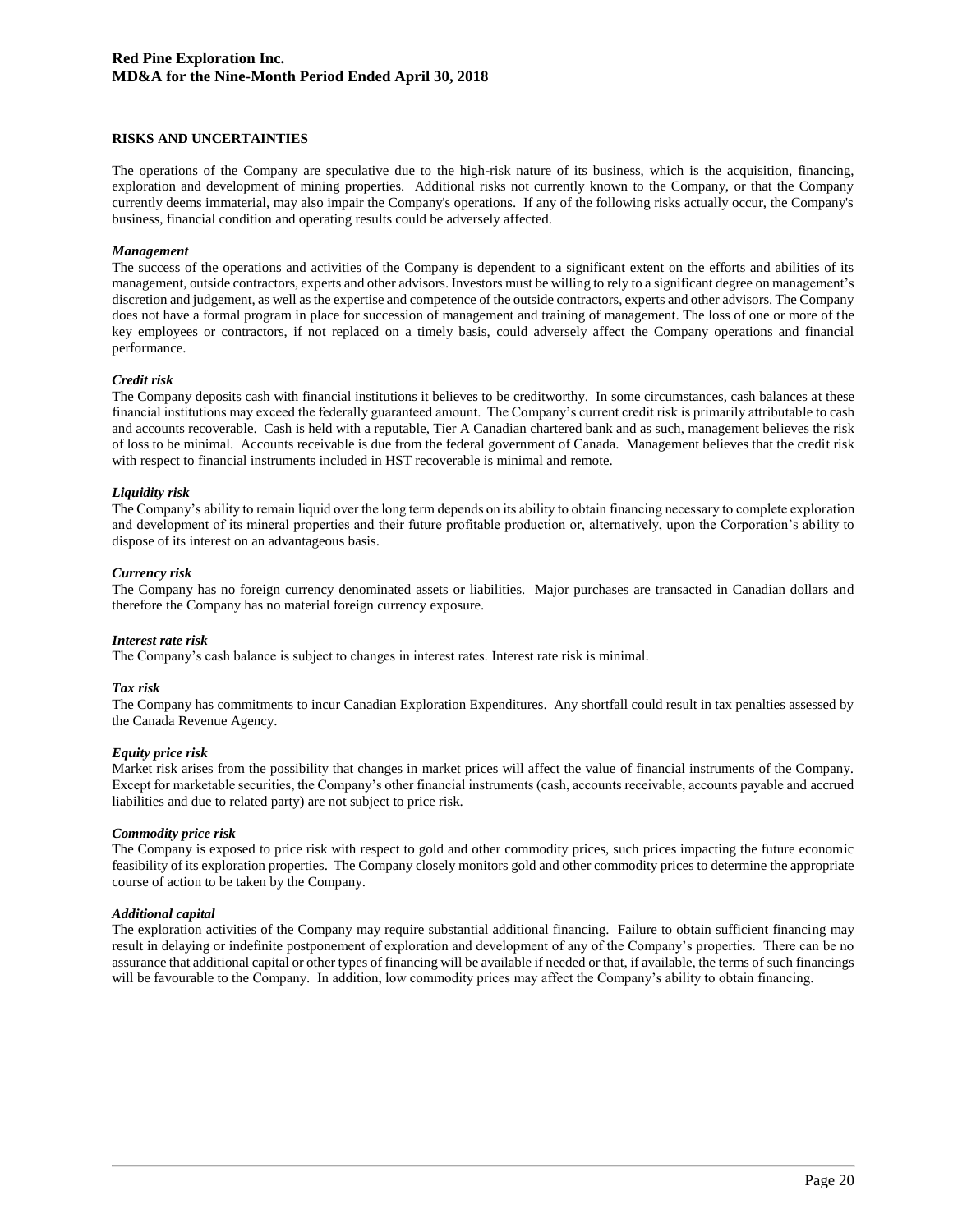# **RISKS AND UNCERTAINTIES (CONTINUED)**

### *Environmental and permitting*

The Company's current or future operations, including development activities, are subject to environmental regulations, which may make operations not economically viable or prohibit them altogether. All aspects of the Company's operations are subject to environmental regulation in the various jurisdictions in which it operates. These regulations, among other things, mandate the maintenance of air and water quality standards, land reclamation, transportation, storage and disposal of hazardous waste. Environmental legislation is evolving in a manner which will require stricter standards and enforcement, increased fines and penalties for non-compliance, more stringent environmental assessments of proposed projects and a heightened degree of responsibility for companies and their officers, directors, and employees. There is no assurance that future changes in environmental regulation, if any, will not adversely affect the Company's operations.

# *Acquisition*

The Company uses its best judgment to acquire mining properties for exploration and development. In pursuit of such opportunities, the Company may fail to select appropriate acquisition candidates or negotiate acceptable agreements, including arrangements to finance the acquisitions and development, or integrate such opportunity and their personnel with the Company. The Company cannot assure that it can complete any acquisition that it pursues or is currently pursuing, on favourable terms, or that any acquisition completed will ultimately benefit the Company.

# *Competition*

The mining industry is intensely competitive in all its phases, and the Company competes with many companies possessing greater financial resources and technical facilities than the Company. Competition in the mining business could adversely affect the Company's ability to acquire suitable producing properties or prospectus for mineral exploration in the future.

# *Political risk*

All the Company's mineral properties are located in Canada. Accordingly, the Company is subject to risks normally associated with exploration for and development of mineral properties in Canada, which the Company believes to be low.

# *Business risk*

There are numerous business risks involved in the mineral exploration industry. The Company may not own 100% of a mineral concession or joint venture. Similarly, any non-compliance with or non-satisfaction of the terms of the Option by the Company could affect its ability to exercise the Option and earn its interest in the mining concessions and assets relating to properties.

# *Surface Rights*

Mining concessions may not include surface rights and there can be no assurance that the Company will be successful in negotiating long term surface rights access agreements in respect of the properties. Failure to obtain surface rights could have an adverse impact on the Company's future operations.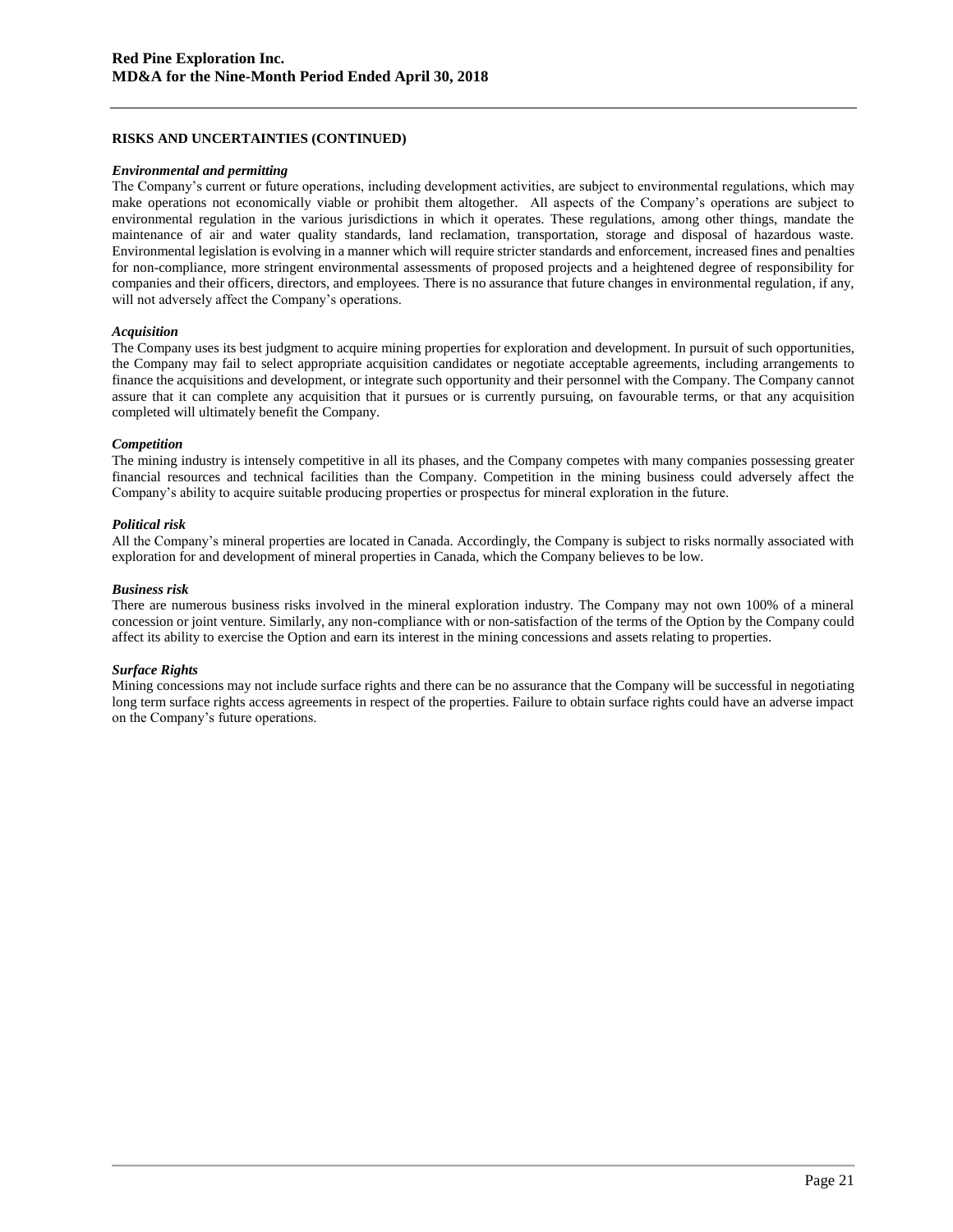### **GOING CONCERN**

Red Pine Exploration Inc. (the "Company" or "Red Pine") was founded in 1936 under the laws of Ontario, Canada for the acquisition, exploration, and development of mining properties. The Company's head office and primary location of its registered records is 145 Wellington Street West, Suite 1001, Toronto, Ontario, M5J 1H8. The Company is currently in the exploration stage and has not commenced any commercial operations.

The accompanying Consolidated Financial Statements have been prepared on the basis of a going concern, which contemplates the realization of assets and liquidation of liabilities in the normal course of business.

As at April 30, 2018, the Company had a working capital surplus of \$2,624,339 (July 31, 2017: \$3,298,929) and an accumulated deficit of \$59,898,819 (July 31, 2017: \$56,477,785).

In assessing whether the going concern assumption is appropriate, management considers all available information about the future, which is at least, but not limited to, twelve months from the end of the reporting period. The Company's ability to continue operations and fund its mining interest expenditures is dependent on management's ability to secure additional financing. Management is actively pursuing such additional sources of financing, and while it has been successful in doing so in the past, there can be no assurance it will be able to do so in the future. The Company is currently in the exploration stage and has not commenced commercial operations. These conditions cash significant doubt about the Company's ability to continue as a going concern.

Theses Consolidated Financial Statements do not give effect to adjustments that would be necessary should the Company be unable to continue as a going concern and therefore need to realize its assets and liquidate its liabilities and commitments in other than the normal course of business and at amounts different from those in the accompanying consolidated financial statements.

# **CRITICAL ACCOUNTING POLICIES AND ESTIMATES**

#### *(a) Statement of compliance*

accordance and comply with International Accounting Standard 34 Interim Financial Reporting ("IAS 34") using accounting principles consistent with International Financial Reporting Standards ("IFRS") as issued by the International Accounting Standards Board ("IASB") and interpretations issued by the IFRS Interpretations Committee ("IFRIC"). The accounting policies adopted are consistent with those of the previous financial year and the corresponding interim reporting period. Furthermore, the information on accounting standards effective in future periods and not yet adopted remains unchanged from that disclosed in the annual financial statements.

The consolidated financial statements were approved by the Board of Directors on December 20, 2017.

#### *(b) Basis of presentation*

These condensed interim consolidated financial statements do not include all of the information required for full annual financial statements and should be read in conjunction with the financial statements for the year ended July 31, 2017.

These condensed interim consolidated financial statements have been prepared on a historical cost basis except for certain financial instruments that have been measured at fair value. In addition, these financial statements have been prepared using the accrual basis of accounting, except for cash flow information.

#### *(c) Basis of consolidation*

These consolidated financial statements include the accounts of the Company and its wholly-owned subsidiary Augustine Ventures Inc. All intercompany balances and transactions have been eliminated.

#### *(d) Significant accounting judgements and estimates*

The preparation of these consolidated financial statements requires management to make estimates and assumptions that affect the reported amounts of assets and liabilities at the date of the financial statements and reported amounts of expenses during the reporting period.

Actual outcomes could differ from these estimates. The consolidated financial statements include estimates which, by their nature, are uncertain. The impacts of such estimates are pervasive throughout the consolidated financial statements, and may require accounting adjustments based on future occurrences. Revisions to accounting estimates are recognized in the period in which the estimate is revised and also in future periods when the revision affects both current and future periods. Significant accounting judgments, estimates and underlying assumptions are reviewed on an ongoing basis.

Significant assumptions about the future and other sources of estimation uncertainty that management has made at the end of the reporting period, that could have an effect on the amounts recognized in the consolidated financial statements relate to the following:

#### *Going concern*

The preparation of the condensed interim consolidated financial statements requires management to make judgments regarding the going concern of the Company.